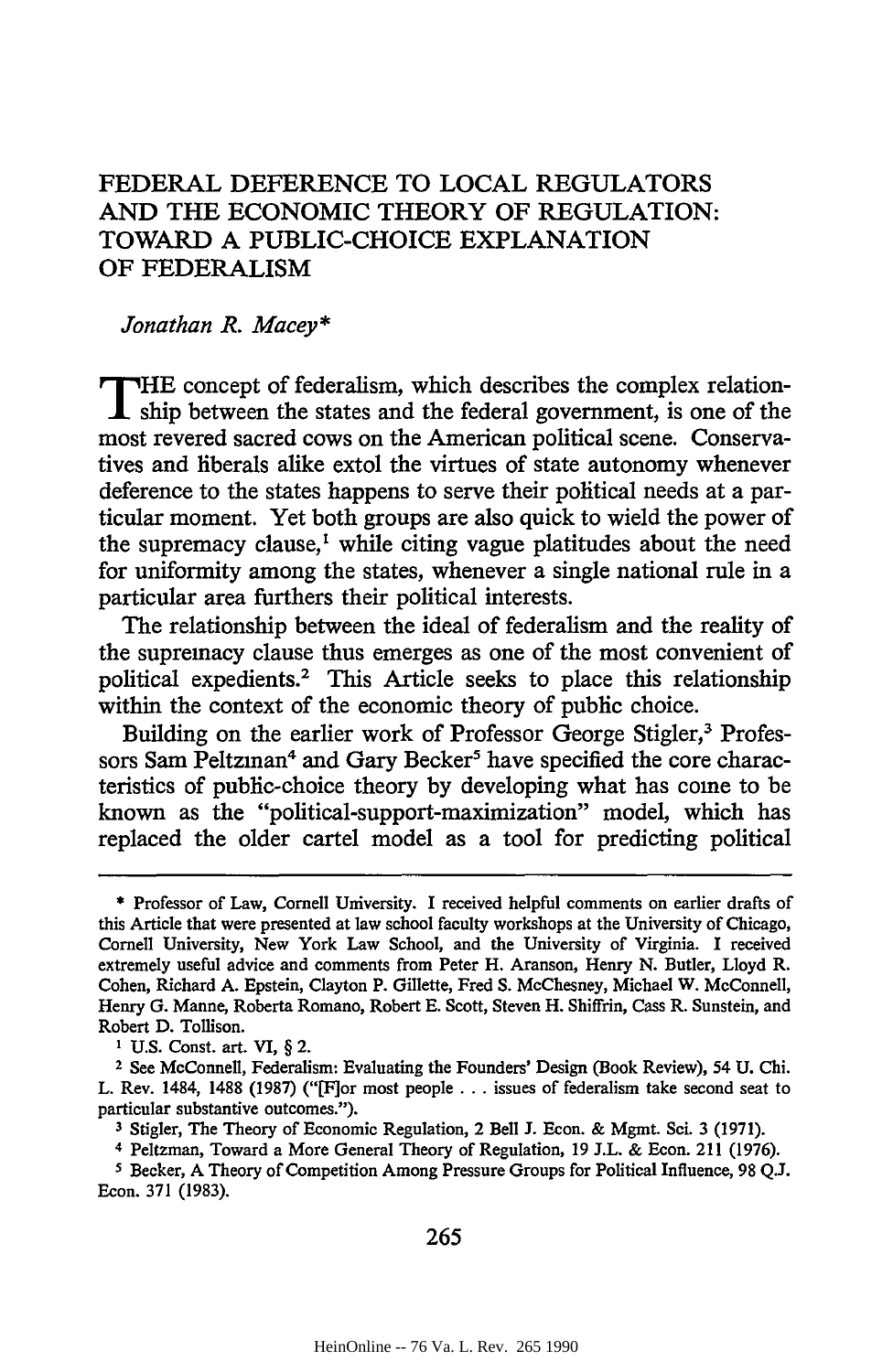behavior. The political-support-maximization model has been employed successfully to define regulatory action,<sup>6</sup> reversal of regulatory action,<sup>7</sup> and regulatory forbearance.<sup>8</sup>

As yet, however, the model provides no explanation of why federal lawmakers ever would *defer* to state regulators by allowing such local lawmakers to regulate in their stead. Given the federal government's broad authority under the supremacy clause to preempt local rules,<sup>9</sup> the political-support-maximization model would seem to predict that the federal government will always exercise its power to preempt local law-either to regulate or to forbear from regulating-in order to obtain for itself the political support associated with providing laws to interested political coalitions. But contrary to this prediction, we observe that the federal government willingly defers to local governments over a wide range of issues by allowing them to continue to supply laws.

Nor has Congress simply ceded regulatory authority over local issues to local governments and retained for itself exclusive authority to intervene in national affairs, as a public-interest defense of federalism would predict.<sup>10</sup> The federal government has, at times, taken a lively interest in regulating purely local matters, such as the responsibility of the states to provide funds for the education of handicapped children or the issuance of charters to banks that are unable to do business beyond the borders of the state in which their main office is located. Conversely, Congress has ceded to individual states the power to dictate what is, in effect, national policy in certain important areas. For example, Delaware's corporate law and South Dakota's law of usury both have truly national effects yet are promulgated at the state level.<sup>11</sup>

**<sup>6</sup>** See, e.g., Haddock & Macey, Regulation on Demand: A Private Interest Model with an Application to Insider Trading Regulation, 30 J.L. & Econ. 311 (1987).

**<sup>7</sup>** See, e.g., Jarrell, Change at the Exchange: The Causes and Effects of Deregulation, 27 J.L. & Econ. 273 (1984).

**<sup>8</sup>** See, e.g., McChesney, Rent Extraction and Rent Creation in the Economic Theory of Regulation, 16 J. Legal Stud. 101 (1987).

**<sup>9</sup>** See Van Alstyne, The Second Death of Federalism, 83 Mich. L. Rev. 1709 (1985); Nine for the Seesaw, The Economist, Mar. 2, 1985, at 21.

**<sup>10</sup>** McConnell, supra note 2, at 1494-96.

**<sup>11</sup>** Delaware's corporate laws have a national effect because they control the internal affairs of many major corporations whose principal business activities are located elsewhere. South Dakota's law of usury has a national effect because loans originated in South Dakota,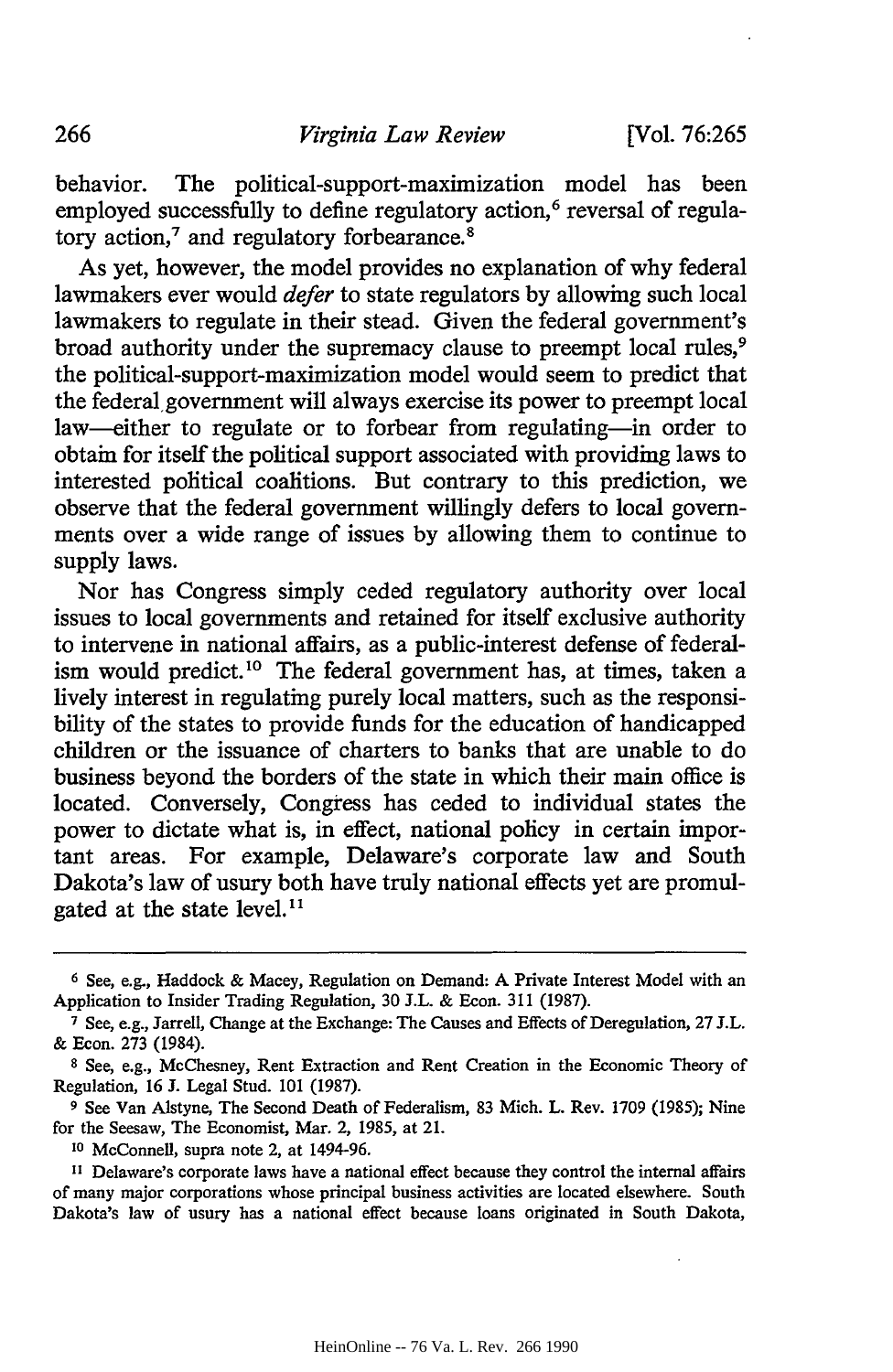**1990]**

#### *Federalism*

This Article seeks to show that deference to local regulators is in fact consistent with the political-support-maximization model that provides the theoretical underpinning of the economic theory of regulation. As will be seen, just as the political-support-maximizing solution for a particular issue may be for Congress to regulate in a specific area (or to prevent regulations from being implemented), for other issues Congress and administrative agencies will find that they can maximize political support by refraining from regulating—even when they *know* that regulators at the state level will step in and regulate in their stead.

While at first blush it may appear that this sort of regulatory deference permits local lawmakers to capture all of the gains associated with a particular regulatory enactment, this is not the case. The supremacy clause allows federal lawmakers to obtain political support in exchange simply for agreeing to permit local lawmakers to retain regulatory authority over certain issues. Current interpretations of the supremacy clause permit federal law to override state law not only in cases of actual conflict, such as when federal and state law provide different standards, but also where Congress is thought by the courts to have prohibited parallel state legislation by implication. 12 Thus, the supremacy clause is a considerable source of political rents for Congress because it allows Congress to obtain political support by permitting independent or concomitant state regulation at little or no political cost to itself.

This Article attempts to specify the conditions under which Congress will choose to delegate the responsibility for regulating to state governments. According to the theory presented here—and consistent with the political-support-maximization model of public-choice theory-Congress will delegate to local regulators only when the political support it obtains from deferring to the states is greater than the political support it obtains from regulating itself. Deference to local regulators is sometimes the strategy by which federal regulators maximize political support from interest groups. Deference to local regulators will also occur when legislating will cause Congress to *lose*

particularly purchases made with credit cards issued by South Dakota banks, are subject to South Dakota law.

<sup>12</sup>See **J.** Nowak, R. Rotunda & **J.** Young, Constitutional Law § **9.1** (3d ed. 1986). The supremacy clause also allows Congress expressly to prohibit state action. **Id.**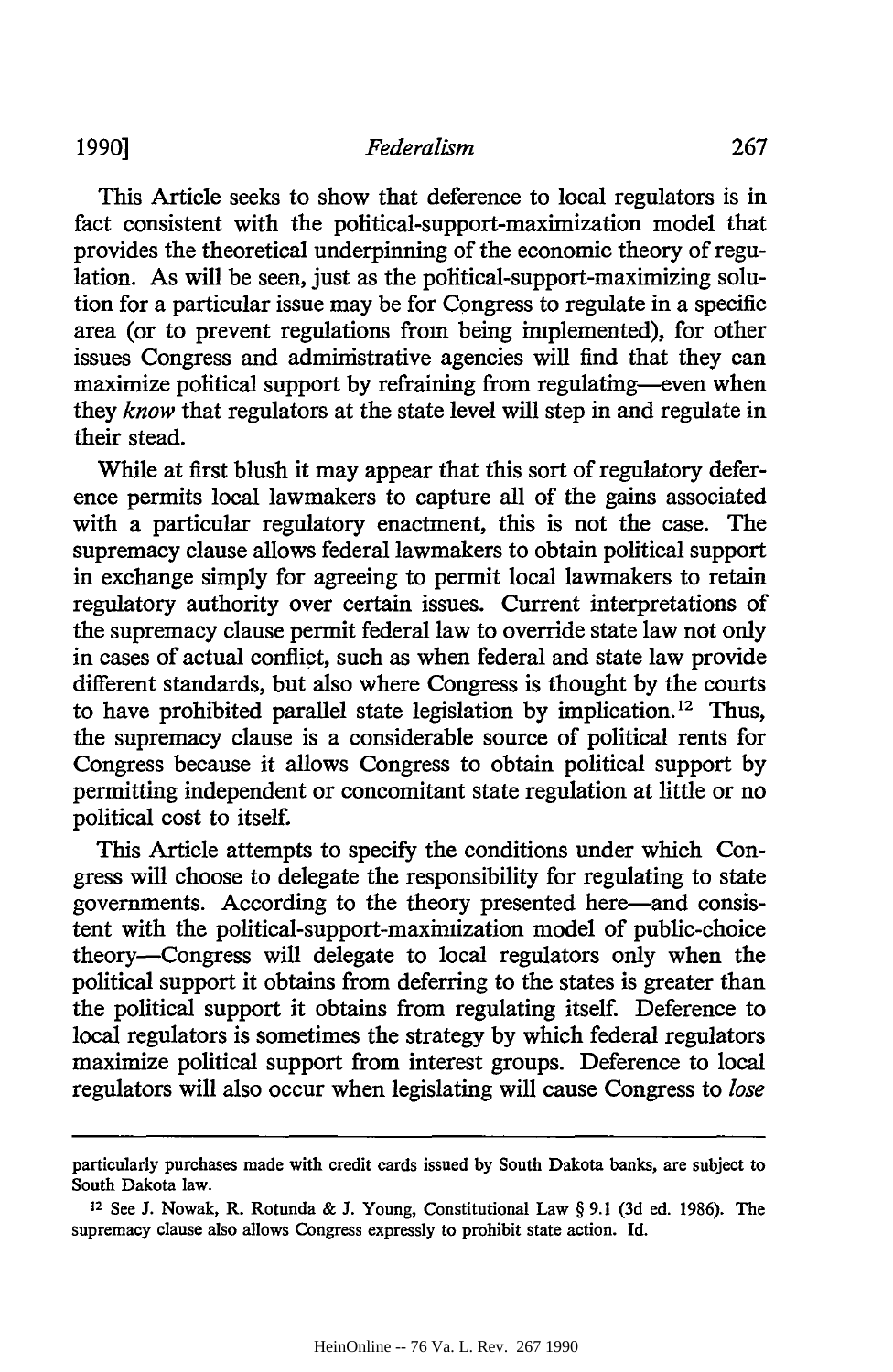political support. <sup>13</sup>

The important point here is that deferring to state lawmakers does not deprive federal lawmakers of political support. But instead of receiving political support for regulating, they will receive political support for agreeing to allow local regulators to make local laws. Political support to members of Congress for deferring to state regulators may come from the relevant interest groups directly, or it may be channeled through a conduit such as the Conference of State Bank Supervisors or the National Governors Conference. In either case, the result will be the same: Congress receives political support in exchange for deferring to state lawmakers on a particular regulatory issue.

The theory here might be described as a "franchise theory of federalism." In an ordinary business franchise, the owner of a product, service, or technology, rather than market its own goods, often will choose to sell another firm the rights to market them under a franchise arrangement. Under certain circumstances firms find it in their interests to employ this sort of contractual arrangement. 14 This Article identifies three general situations in which Congress will "franchise" the right to regulate in a particular area to the states: (1) when a particular state has developed a body of regulation that comprises a valuable capital asset and federal regulation would dissipate the value of that asset; (2) when the political-support-maximizing outcome varies markedly from area to area due to the existence of spatial monopolies, variegated local political optima, and variations in voter preferences across regions; and (3) where Congress can avoid potentially damaging political opposition from special-interest groups by

**<sup>13</sup>** See infra notes 68-87 and accompanying text.

<sup>14</sup> See Brickley & Dark, The Choice of Organizational Form: The Case of Franchising, 18 J. Fin. Econ. 401 (1987); Caves & Murphy, Franchising: Firms, Markets, and Intangible Assets, 42 S. Econ. J. 572 (1976); Klein & Saft, The Law and Economics of Franchise Tying Contracts, 28 J.L. & Econ. 345, 349-54 (1985); Rubin, The Theory of the Firm and the Structure of the Franchise Contract, 21 J.L. & Econ. 223 (1987).

The use of the franchise metaphor is not to suggest that the concerns involved in Congress's decision whether to regulate exactly mimic those of a firm considering whether to become a franchisor. One important difference is that in the case of Congress, franchise fees (political support) are normally paid by the customer (interest groups) rather than by the franchisees (state regulators), although state legislators may in some circumstances pay for the right to regulate. The development of a comprehensive franchise theory of federalism is beyond the scope of this Article.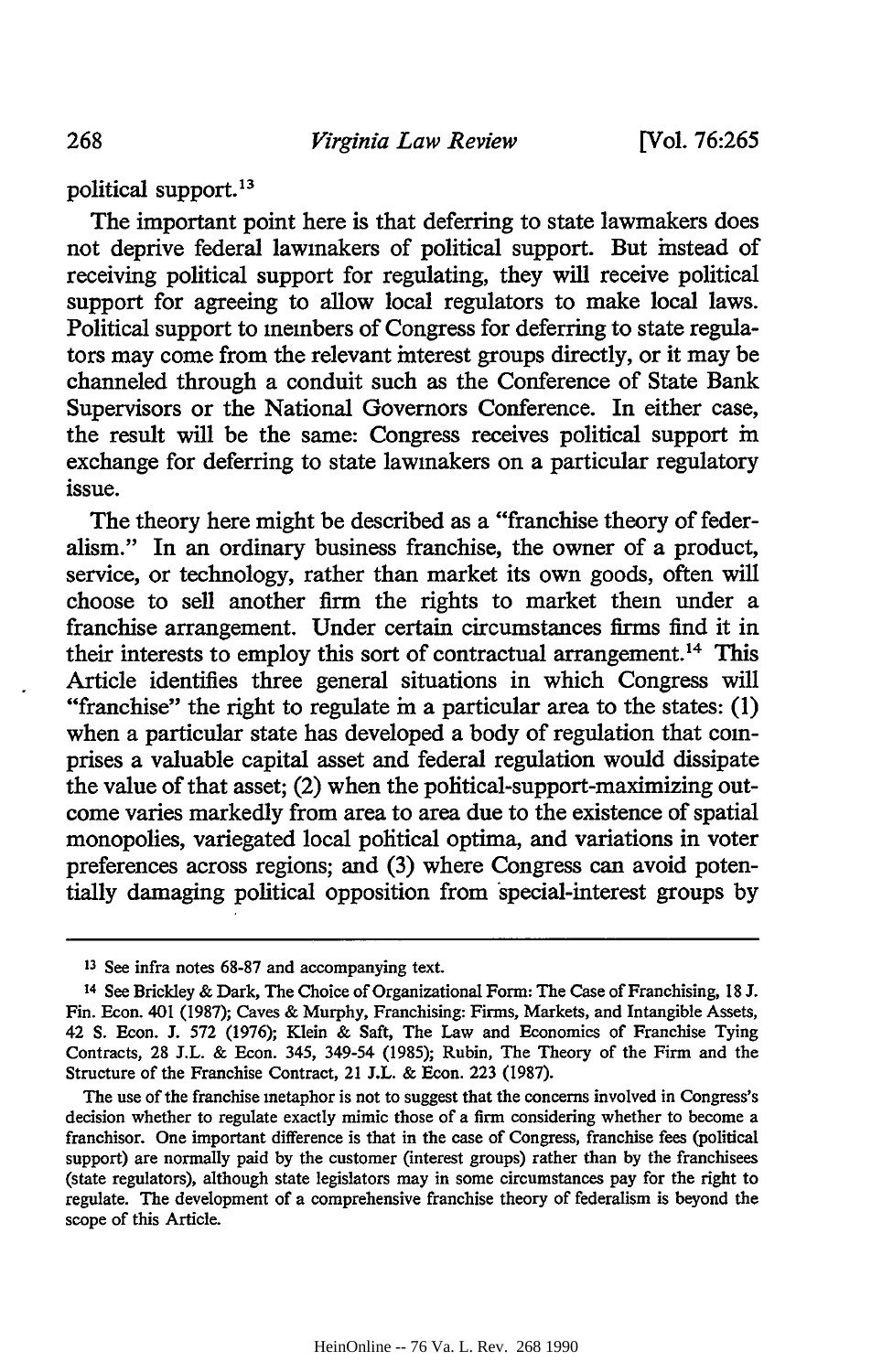putting the responsibility for a particularly controversial issue on state and local governments.

Part I of this Article places the model presented here within the context of the general economic theory of regulation and explains why interest groups often find that federal law is superior to state law in providing them with wealth transfers. Part II elaborates the circumstances in which Congress maximizes its own political support **by** deferring regulation to local lawmakers.

## I. LEGISLATIVE DEFERENCE AND THE ECONOMIC THEORY OF REGULATION

Under the economic theory of regulation, politicians can obtain payments (which may come in the form of honoraria, campaign contributions, indirect political support, and, of course, outright bribes) from interest groups in exchange for regulation.<sup>15</sup> The model posits that politicians maximize the aggregate political support that they receive from interest groups **by** supplying the legal rules that result in the highest net receipt of support.<sup>16</sup>

The first sort of interest-group activity observed **by** public-choice theorists was rent seeking. Politicians would supply rent-creating regulation to the groups best able to pay for it, sometimes **by** establishing cartels in particular industries,  $1^7$  but often in more subtle ways.  $1^8$ Later it was seen that exogenous shocks could alter an existing polit-

In addition, the economic theory of regulation predicts that laws will tend to benefit small, cohesive special-interest groups at the expense of the general public. This result is due to two factors: (1) individuals lack sufficient incentives to promote laws that directly benefit the general public because of free-rider problems; and (2) interest groups have strong incentives to press for laws that transfer wealth from the general public to themselves. See Macey, Promoting Public-Regarding Legislation Through Statutory Interpretation: An Interest Group Model, 86 Colum. L. Rev. 223, 230-32 (1986). **<sup>17</sup>**Stigler, supra note 3, at 5, 11-13.

**18** See Macey, Special Interest Groups Legislation and the Judicial Function: The Dilemma of Glass-Steagall, 33 Emory L.J. I (1984).

**<sup>15</sup>**See Berke, How Cash Is Given to Politicians' Interests, N.Y. Times, Dec. 10, 1989, § E, at 4; Easterbrook, What's Wrong With Congress?, The Atlantic, Dec. 1984, at 57, 70-72.

**<sup>16</sup>** More specifically, the model posits that legal rules are supplied to those groups that bid the most for them and that compensation is provided in the form of political support. Because particular aspects of much legislation, especially complicated legislation, affect some groups more than others, some groups will be more interested than others in specific aspects of a particular legislative package. The precise contours of the resulting law will reflect a political equilibrium representing the preferences of a variety of groups. See Peltzman, supra note 4, at 222-24.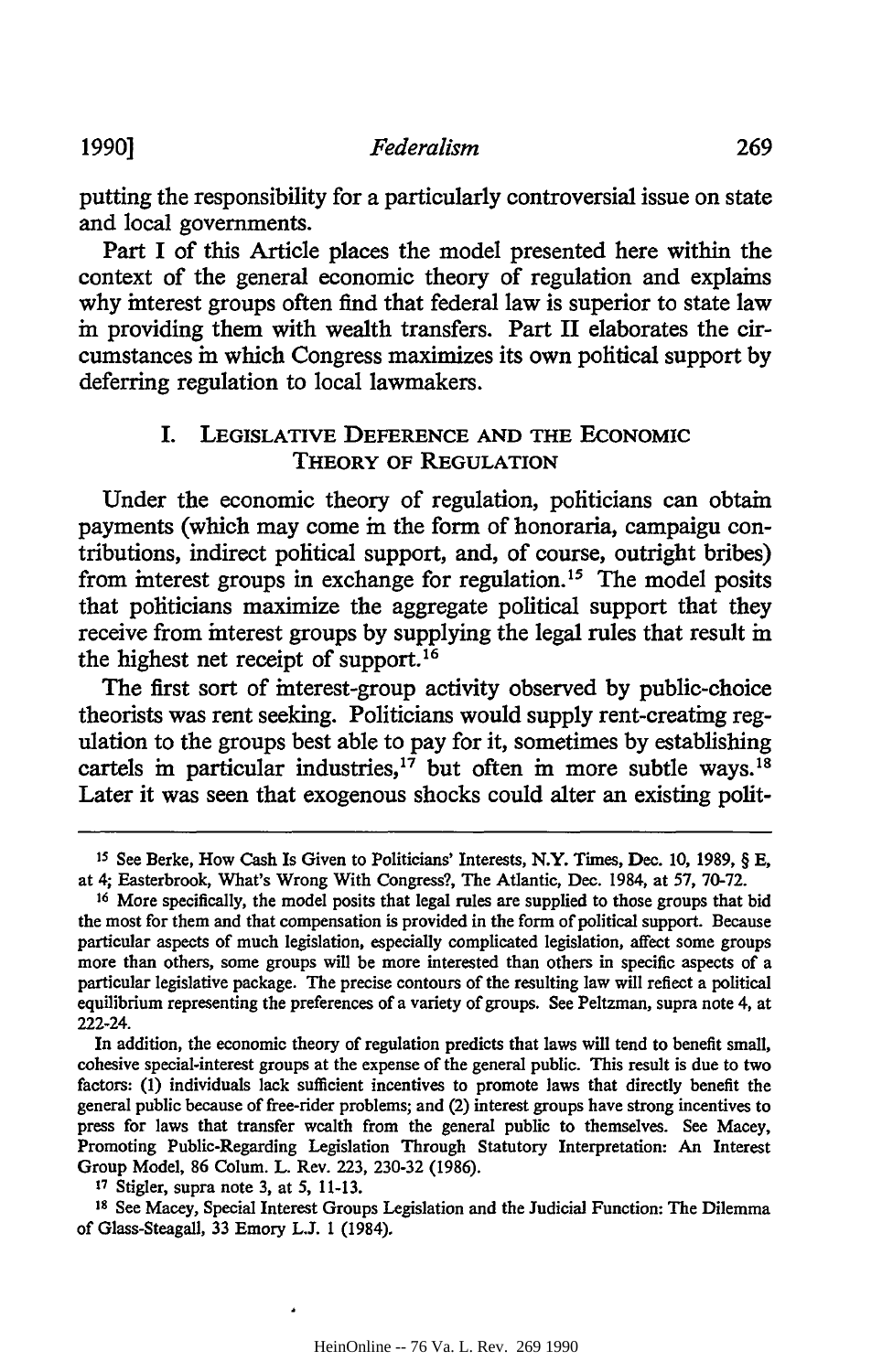ical equilibrium, rendering a preexisting arrangement undesirable from the perspective of the regulated groups. In such instances, deregulation might become the political-support-maximizing strategy for a subsequent set of politicians. Where, for example, exogenous technical factors or general economic forces erode the rents associated with a particular activity, the demand for the regulatory regime supporting that activity may decline.<sup>19</sup> This diminution in demand ultimately may result in deregulation.<sup>20</sup>

In addition to extracting payments for regulating or for deregulating, politicians can obtain payments for agreeing not to regulate in a particular area. As Professor Fred McChesney has explained in an illuminating article, where private parties have created quasi-rents through capital investments that can be used only for particularized purposes, politicians can extract payments in exchange for promises to refrain from imposing regulations that would expropriate those investments.<sup>21</sup>

In a world of high information and transaction costs, the politicalsupport-maximizing strategy is not always obvious to the politicians making the relevant decisions. Consequently, the period prior to legislative decisionmaking, which is often characterized by a series of hearings, fact findings, and related investigations, resembles a form of auction at which interest groups can express their preferences for particular regulatory configurations and signal their legislators about the intensity of these preferences. During this "bidding" process legislators discover which legislative strategy will allow them to obtain the most political support.

As presently understood, however, the economic theory of legislation does not explain why Congress would confer regulatory authority on state legislatures when it could easily legislate directly. Instead, the theory appears to imply that the federal government should supply all law, as deference to state regulators simply allows local lawmakers to capture for themselves the political support available for supplying regulation to rent-seeking constituents. It is not surpris-

**<sup>19</sup>** For an insightful discussion of the problem of durability of interest-group bargains, see Landes & Posner, The Independent Judiciary in an Interest-Group Perspective, 18 **J.L.** & Econ. 875 (1975).

<sup>20</sup>Jarrell, supra note 7; Macey & Haddock, Shirking at the SEC:' The Failure of the National Market System, 1985 U. Ill. L. Rev. 315.

<sup>21</sup> McChesney, supra note 8, at 110-11.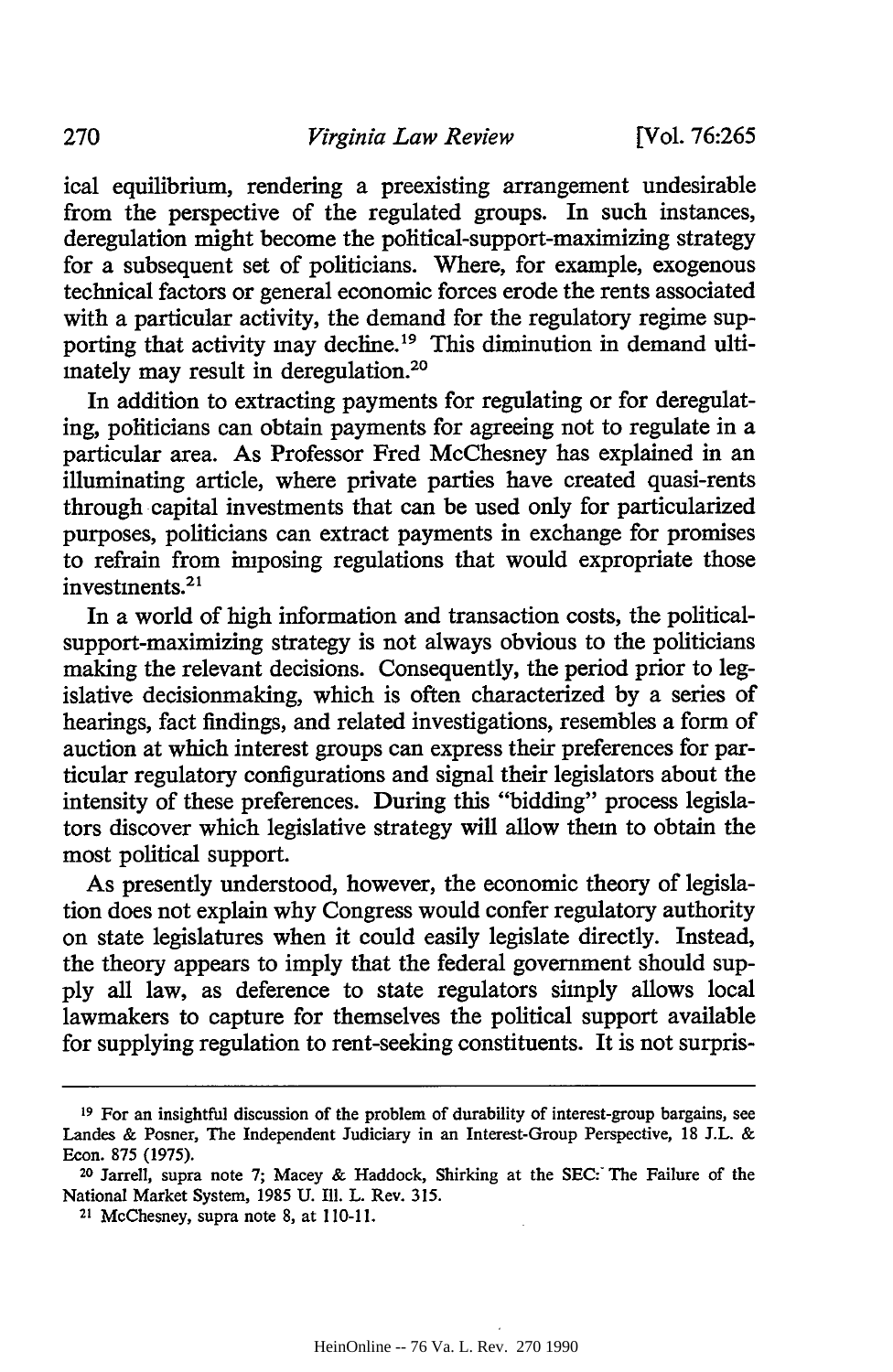ing that the economic theory of regulation does not specify a role for state law: For at least four reasons, obtaining a federal law will be the strategy of choice for most interest groups seeking to obtain wealth transfers.

The first factor that suggests that interest groups generally will prefer to obtain rents **by** invoking federal rather than state law involves transaction costs. It is simply less expensive to obtain passage of one federal statute than to obtain passage of **fifty** state statutes because a different state legislature must be lobbied in each state.<sup>22</sup> Even if interest groups would benefit marginally **by** having a myriad of local statutes, the benefits may not outweigh the transaction costs associated with obtaining passage of all of those statutes. Only when the benefits to interest groups of having a series of different local statutes are higher that the costs of obtaining such statutes would we expect to observe local statutes.

**A** related factor is that when statutes are passed at the state level, political support must still be provided to federal regulators to induce them to forbear from later preempting the field **by** enacting a subsequent law. In other words, the supremacy clause generally requires interest groups to pay twice to obtain a state law-once at the state level and once at the national level.<sup>23</sup> By contrast, where interest

<sup>22</sup>Butler & Macey, The Myth of Competition in the Dual Banking System, 73 Cornell L. Rev. 677, 709 (1988). Of course, interest groups are not forced to select between obtaining a single federal law on the one hand and 50 state laws on the other. An interest-group coalition can opt for "half a loaf" by obtaining the legislation it prefers in only a few states. At some point in the process, however, the cost of obtaining a single federal rule becomes lower than the cost of obtaining a multitude of state-law rules.

Furthermore, as Professor Saul Levmore has pointed out, at times interest groups that operate at the national level will press for a single nationwide rule in order to avoid problems of exploitation at the state level. Levmore, Interstate Exploitation and Judicial Intervention, 69 Va. L. Rev. 563 (1983). This situation will occur when the benefits of a particular rule are concentrated in one jurisdiction, but the costs are concentrated in other jurisdictions. For example, a given state may choose to impose an unusually harsh liability rule on manufacturers of a particular product if none of the manufacturers of that product are located in that state. In such a situation, the consumers will be more powerful politically than the producers at the state level. Nationally, however, the producers may dominate the political process.

**<sup>23</sup>** Even under the most expansive interpretations of the commerce clause, some aspects of state lawmaking authority are probably immune from federal preemption. For example, in Penry v. Lynaugh, 57 U.S.L.W. 4958 (U.S. June 26, 1989), the Court held that states possess the constitutional authority to permit the execution of retarded persons under certain circumstances. Congress has considered passing legislation to prohibit such executions, but it is not clear that Congress has such power over the states. It is clear, however, that Congress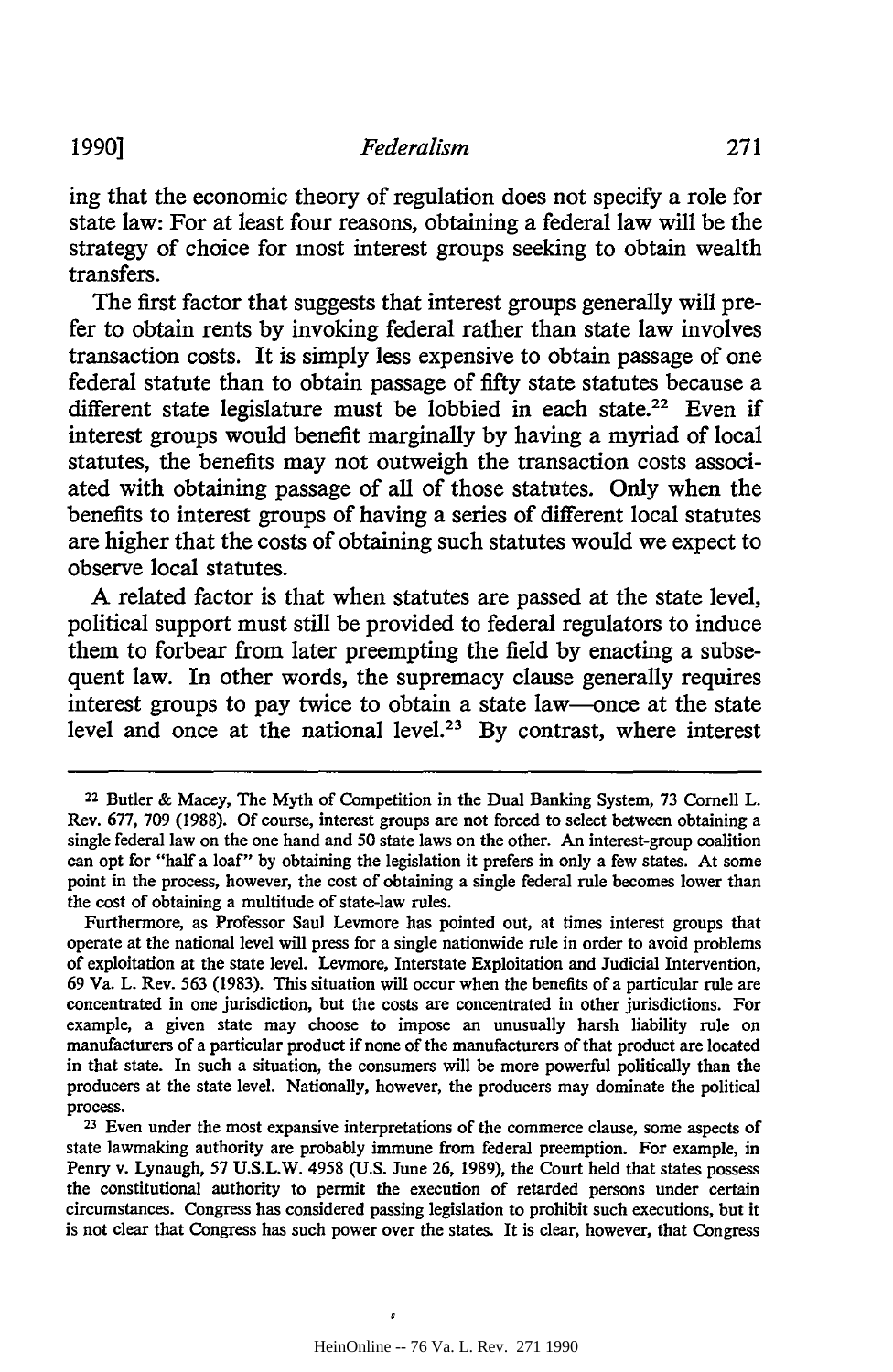groups are able to obtain federal legislation that preempts the field, they can avoid the necessity of making payoffs to local politicians.

A third reason interest groups may prefer national law to local law is that, from an interest group's perspective, federal law is often considered a higher quality product than state law. One reason for this belief is that federal bureaucrats and judges are perceived as more sophisticated than their state rivals and, consequentially, more able to develop innovative, responsive solutions to interest-group needs. Similarly, the fact that greater resources are available to federal regulators naturally implies that they will have more wealth to extend to interest-group supplicants than will local regulators. Finally, the deals made at the federal level are likely to be more durable than the deals made at the state level. This is because the full-time, professional politicians that dominate at the federal level have considerable reputational capital invested in the stability of the deals they make.<sup>24</sup> Moreover, because of its political independence, the federal judiciary represents a more reliable enforcement agency for interest-group bargains than generally exists at the local level.

Finally, and perhaps most importantly, federal law is harder for adversely affected parties to avoid than is state law. Regulated entities often can shift assets or personnel to one state to avoid regulatory transfers imposed by another state. If, for example, one state imposes an onerous tax on firms or citizens within its borders, it would be relatively easy for parties who are adversely affected simply to relocate to another state. The wealth transfers effectuated at the national level, however, are likely to be harder to avoid than the wealth transfers effectuated at the local level. While exit can be used as a strategy for avoiding federal law, the costs of exiting to avoid federal law are generally much higher than the costs of exiting to avoid state law. For example, when individual states attempted to enact plant-closing laws, they found existing firms threatening to exit and new firms refusing to establish plants in such states. For this reason, plant-clos-

 $\bullet$ 

has the constitutional authority to intercede in an incredibly broad range of issues traditionally considered the province of state decisionmaking. The discussion in this Article pertains to these issues.

<sup>24</sup>Macey, Public Choice: The Theory of the Firm and the Theory of Market Exchange, 74 Cornell L. Rev. 43, 52-53 (1989).

**<sup>25</sup>**Landes & Posner, supra note 19, at 885-87.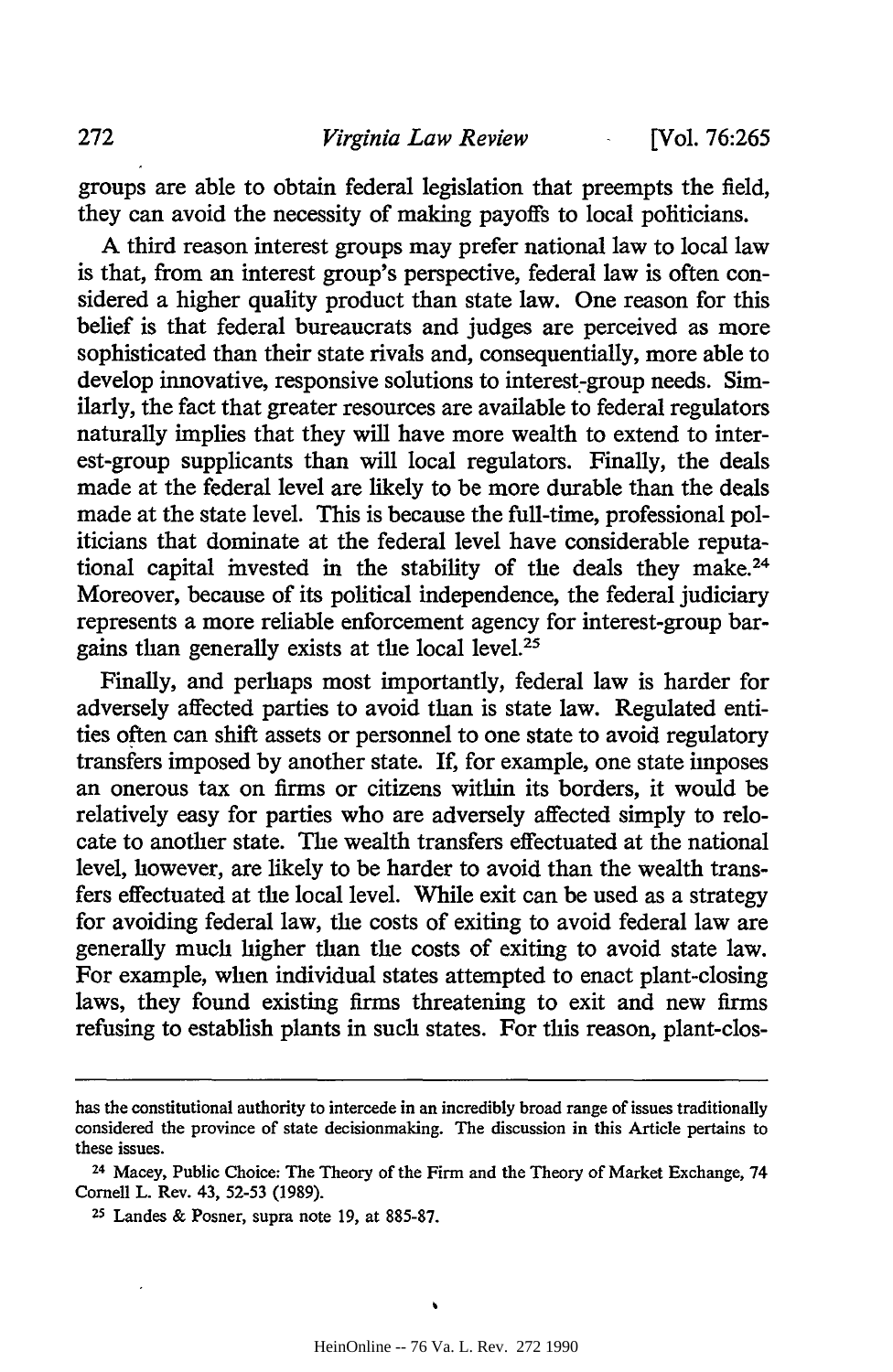ing laws proved almost wholly ineffective at the state level.<sup>26</sup> By contrast, the federal government was able to enact such laws far more successfully because the burden of relocating outside of the United States made the avoidance of the federal plant-closing laws inframarginal for most firms.<sup>27</sup> Thus, interest groups will favor federal law over state law because states face stiffer competition from one another than the federal government faces from other sovereign nations.<sup>28</sup> This stiffer competition is a manifestation of the fact that the groups or individuals harmed by interest-group wealth transfers can easily relocate to avoid the effects of such wealth transfer activity. As recent events in Eastern Europe have illustrated, the ability to exit poses severe constraints on the ability of interest groups to achieve their goals.

For all of these reasons, we observe interest groups exhibiting a strong preference for federal as opposed to state law in most areas. This preference enables federal regulators to reap political support by providing appropriate legislation. Yet we also observe federal regulators voluntarily deferring to local regulators in a variety of contexts. The economic theory of regulation is in need of some refinement in order to take account of this fact.

I wish to emphasize that such deference occurs despite the fact that federal legislators can obtain political support by providing favors directly to local constituents in certain situations. All members of Congress have sophisticated, well-staffed offices for the express purpose of delivering favors to local constituents. And, as the recent controversy over the closing of obsolete military bases has made clear, members of Congress do not view the provision of localized favors as outside the range of services they profitably can offer their constituents.<sup>29</sup> In addition, Professors Barry Weingast and William Marshall

**<sup>26</sup>**Macey, Externalities, Firm-Specific Capital Investments, and the Legal Treatment of Fundamental Corporate Changes, 1989 Duke L.J. 173, 195-96.

**<sup>27</sup>**Id. at 196-97.

**<sup>28</sup>**See R. McKenzie & G. Tullock, Modem Political Economy: An Introduction to Economics 398-400 (1978) (comparing the benefits of competition among governments with the advantages and disadvantages of centralization).

**<sup>29</sup>**Indeed, the need for legislators to deliver favors for their constituents back home, a commonplace observation in political science, explains the fact that logrolling is an effective political practice. See D. Mayhew, Congress: The Electoral Connection 31-33 (1974); Weingast & Marshall, The Industrial Organization of Congress; or, Why Legislatures, Like Firms, Are Not Organized as Markets, 96 J. Pol. Econ. 132 (1988).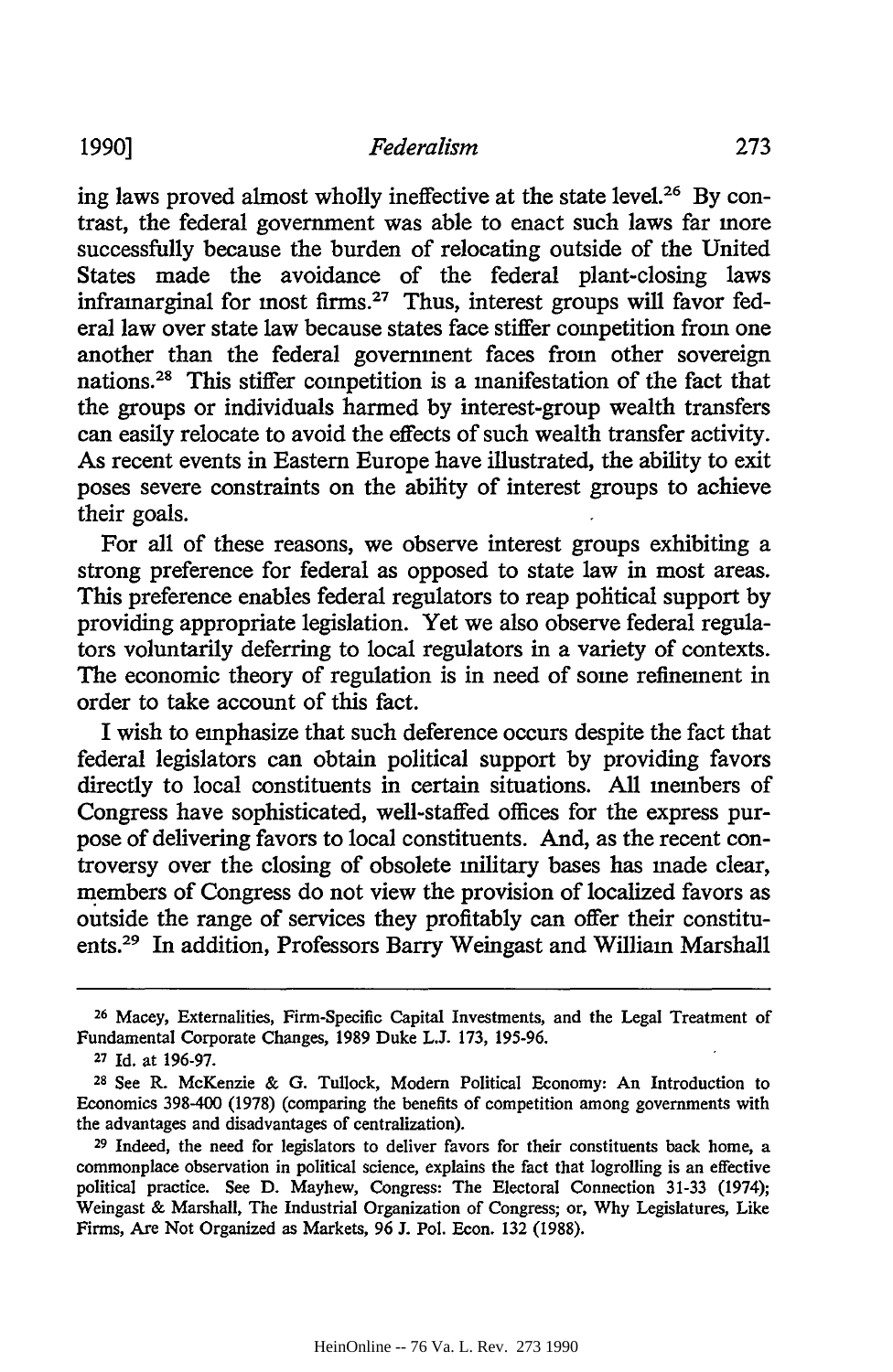recently have shown how the structure of the committee system within Congress can resolve certain contracting problems that exist among members of Congress, thereby enhancing the ability of legislators to provide discrete benefits to local constituencies.30 Consistent with this analysis, a variety of empirical studies have demonstrated that members of particular congressional committees enjoy disproportionate success at obtaining local pork-barrel projects from legislation originating in their committees.3'

The riddle here is that despite the fact that Congress possesses the power to preempt state law and the ability to use its lawmaking power to provide highly localized benefits to interested groups, it often chooses not to do so. The following Part explores the situations in which Congress will maximize political support by granting a regulatory "franchise" to local regulators.<sup>32</sup>

## **II.** STATE LAW AS THE POLITICAL-SUPPORT-MAXIMIZING SOLUTION

The above discussion of public-choice theory implies that when the political support that can be obtained from deference to local lawmakers is greater than the political support to be derived from direct federal regulation, we can expect federal regulators to defer to the states. At least three sets of conditions can be identified in which such deference will be the political-support-maximizing solution. The first is where interest groups have made an expropriable investment in

**<sup>30</sup>**Weingast & Marshall, supra note 29, at 144.

**<sup>31</sup>**See Macey, supra note 24, at 55 (summarizing the evidence).

**<sup>32</sup>**The above discussion also suggests the need for a minor modification of McChesney's powerful point about rent extraction. See text accompanying note 21. McChesney's model hypothesizes a world in which economic activities will not be regulated if Congress declines to regulate them. But if Congress simply declines to regulate without doing more, state governments can capture any available rents from regulating (or from declining to regulate) that otherwise would have gone to members of Congress. In other words, where the politicalsupport-maximizing solution for federal regulators is to forbear from regulating, they must act affirmatively to prevent local governments from regulating. Congress can do this by passing specific enactments that do not change the state of the law, but that clearly supersede specific state laws. Congress also can act by expressing a desire to supersede local regulations or by passing a regulatory scheme under which local laws are invalid because they impermissibly interfere with the effectuation of congressional objectives. In addition, courts on occasion will invoke the so-called "dormant commerce clause" to invalidate state legislation that does not conflict with any federal statute, but that infringes upon interstate commerce. See **J.** Nowak, R. Rotunda & J. Young, supra note 12, § 9.3.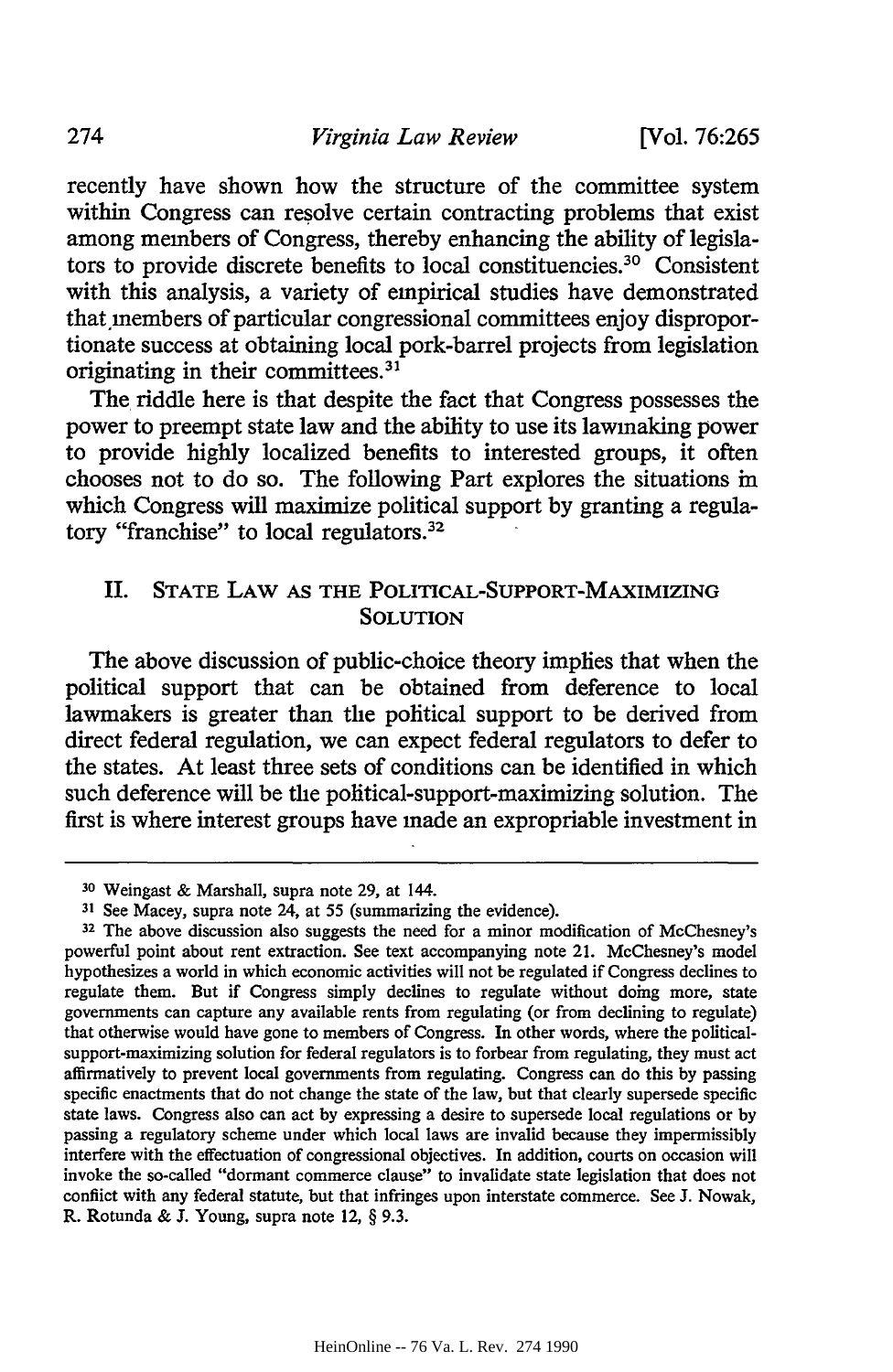a particular set of local regulations. For example, over time local regulators may have developed particularized expertise in a specific subject area, or they may have developed a long-term contractual relationship with one or more interest groups through a pattern of repeat dealings. Where these conditions obtain, existing local regulation takes the form of an income-producing capital asset. Federal preemption in these areas would dissipate the value of this asset. Interest groups and local politicians therefore have an incentive to provide political support to Congress in exchange for Congress's agreement not to preempt these local regulations.

The second set of circumstances under which we are likely to observe federal deference to local regulators is where the politicalsupport-maximizing solution for a particular regulatory issue differs markedly from jurisdiction to jurisdiction. Federal law is an unwieldy device for maximizing aggregate political support where there is a complex set of differing local political optima caused by local or spatial monopolies. In such circumstances, local regulators will be the best source for the complex matrix of differing regulatory schemes necessary to provide the diverse set of arrangements necessary to benefit the relevant groups.

A third set of conditions under which we will observe deference to state regulators is derived directly from Professor Morris Fiorina's earlier work on the delegation of legislative authority to administrative agencies.33 As Fiorina pointed out, if Congress regulates in the form of a specific—that is, judicially enforceable—statute, members of Congress "engenderfl the unalloyed approval of those benefited and the disapproval of those harmed." $34$  Fiorina observed that delegating a decision to a regulatory agency has the advantage of permitting Congress to remove the blame for particularly controversial legislation from its own shoulders onto those of the relevant agency.

Fiorina's analysis can be extended from administrative agencies to include explicit or implicit delegations of legislative power to state governments. Indeed, Congress often can shift the blame for controversial enactments even more effectively by deferring to state legislators than by deferring to administrative agencies because Congress

**<sup>33</sup>**Fiorina, Legislative Choice of Regulatory Forms: Legal Process or Administrative Process?, 39 Pub. Choice 33 (1982).

<sup>34</sup>Aranson, Gellhorn & Robinson, A Theory of Legislative Delegation, 68 Cornell L. Rev. 1, 56 (1983) (describing Fiorina's conclusions).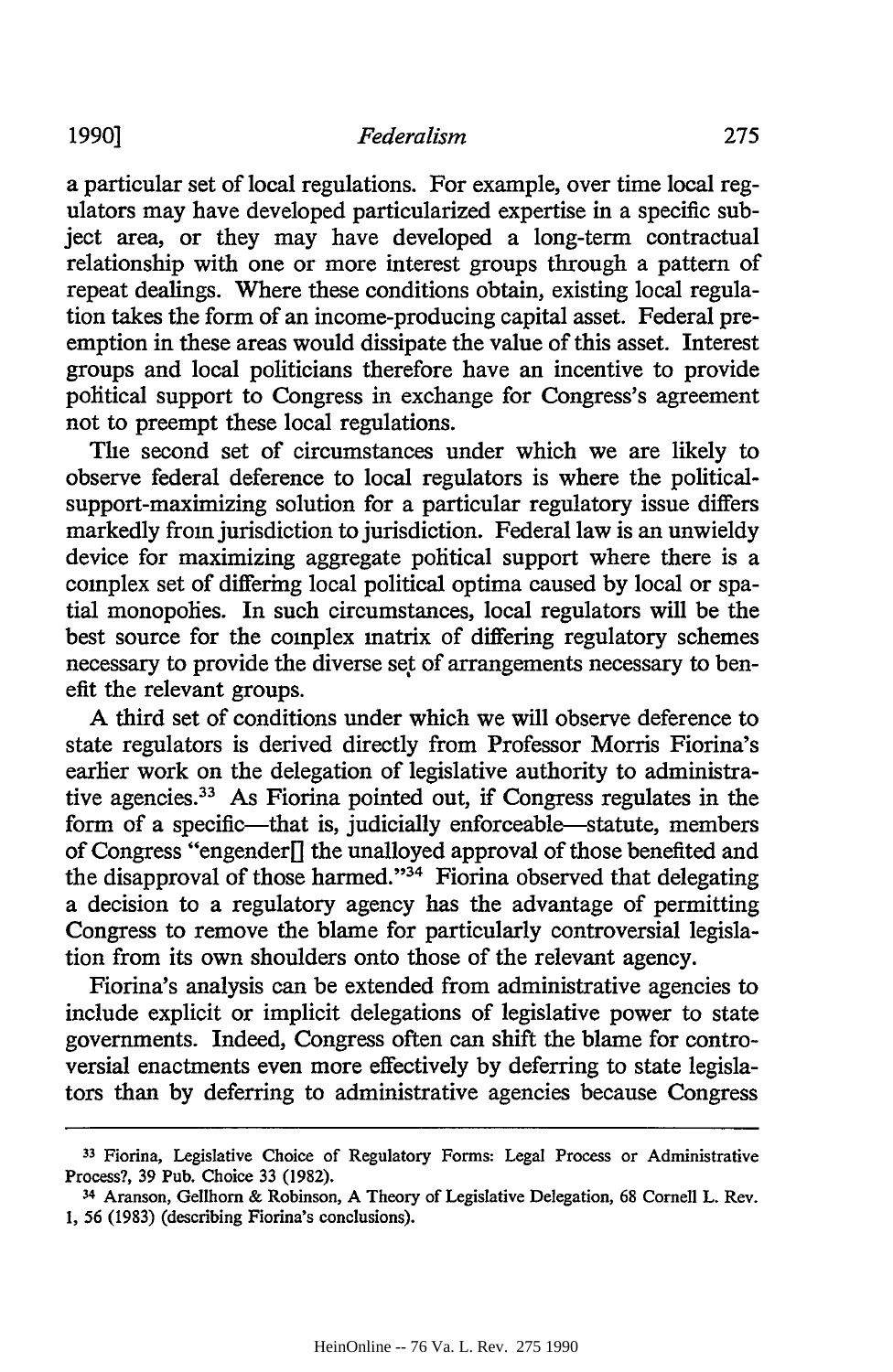often is considered at least partially accountable for the actions of the latter. By contrast, actions by state legislatures may bring excoriation on state legislators and cries for federal preemption, but will only rarely bring condemnation by Congress itself.<sup>35</sup>

The discussion that follows will elaborate on the conditions that will permit local law to dominate national law under an economic theory of regulation.

## *A. The Protection of Asset-Specific Investments*

When an individual state creates a regulatory regime that accumulates particularized expertise, reputational value, or human capital in a specific subject area, that regulatory scheme represents a capital asset of that state. The beneficiaries of the state-law regulatory regime will be willing to pay to retain the current regulatory structure in the face of threatened federal intervention. Whenever existing, state-created rents on such assets are greater than the rents that can be created by federal regulation, the price the beneficiaries of the state regulation will pay Congress in return for retention of state control will be greater than the political support Congress could obtain by intervening directly. This situation represents a variation on McChesney's model of regulatory forbearance. Under McChesney's model, interest groups provide political support in return for an agreement to refrain from regulating. In this model, interest groups provide political support to retain an existing, alternative regulatory regime.

An example of this phenomenon involves the provision of corporate law by state legislatures. For years there has been a fierce debate about the efficacy of the jurisdictional competition for corporate charters that continues to rage among the states. One group contends that state law is preferable because competition among the states produces efficient corporate laws that maximize firm value and shareholder

**<sup>35</sup>**Congress will be particularly inclined to defer legislative authority to state legislatures rather than to administrative agencies whenever the relevant issues can be resolved by a discrete declaration of law, rather than by the ongoing series of interpretations that are the standard fare of administrative agencies. While ongoing regulation may present Congress with later opportunities to gain political support, simple, discrete matters do not. The abortion controversy thus presents a paradigmatic example of an issue that Congress will relegate to the states. See infra notes 72-87 and accompanying text.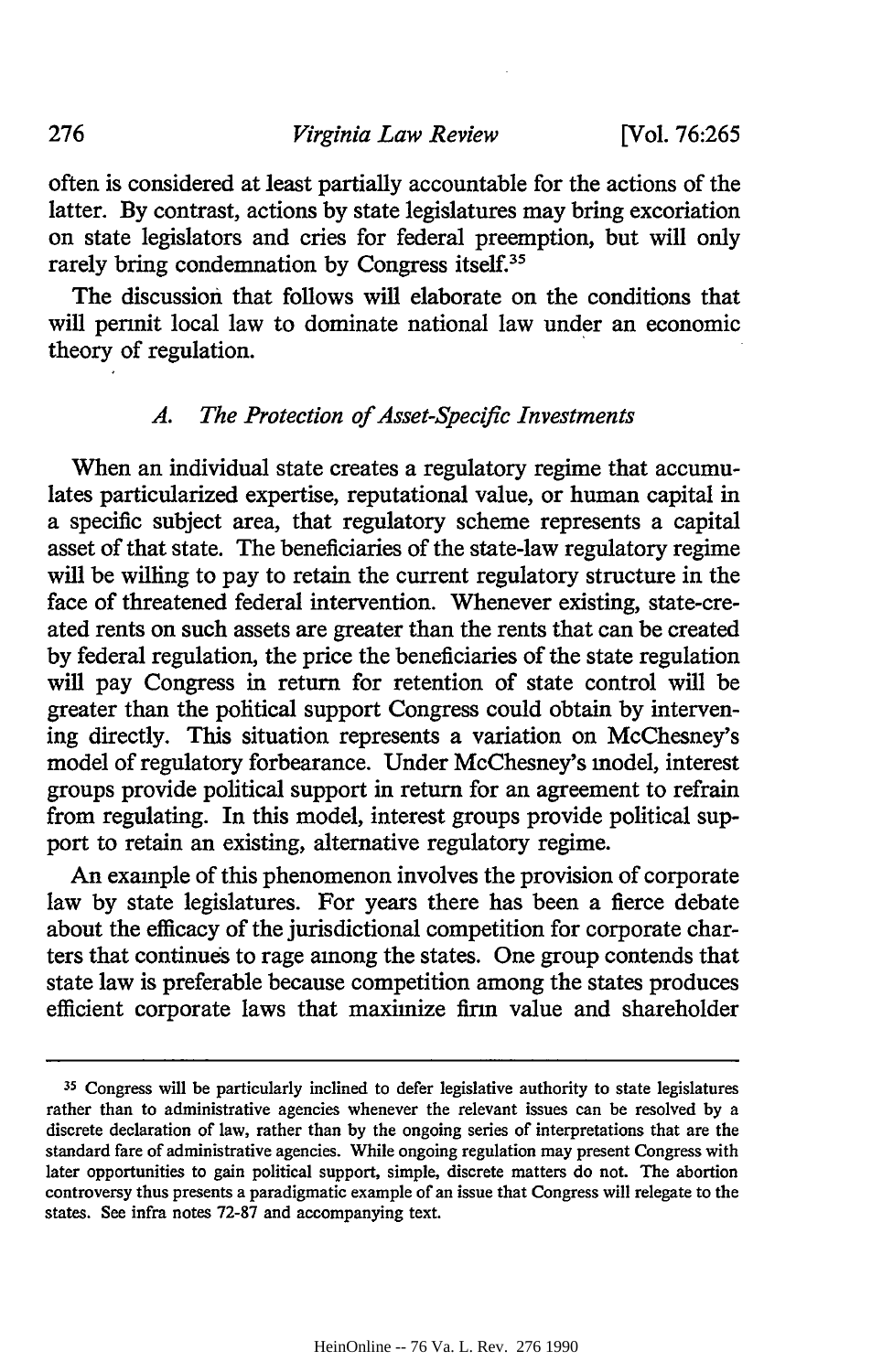wealth.36 A competing group argues that federal law ought to preempt state law because competition among the states for corporate chartering revenues has led to an undesirable "race to the bottom" in which various states compete to provide the set of laws that best facilitate the transfer of wealth from shareholders to managers.<sup>37</sup>

But all states are not equal in the jurisdictional competition for corporate charters. One state, Delaware, has consistently led the field for the past fifty years.38 Over forty percent of all companies listed on the New York Stock Exchange are chartered in Delaware,<sup>39</sup> and, even more significantly, eighty-two percent of all firms move to Delaware when they elect to reincorporate from the state in which they originally obtained their charter.<sup>40</sup>

Delaware's dominance in the market for corporate charters is not a consequence of a unique willingness to provide corporate laws that chartering firms find attractive. Many states have manifested an eagerness to do this in order to obtain a greater share of the significant revenues associated with granting state charters. Nor is Delaware's dominance a consequence of its greater technical expertise in promulgating a sophisticated and useful body of doctrine. Other states could easily replicate, or even improve upon, Delaware's body of doctrine.<sup>41</sup> Indeed, one cannot explain Delaware's dominance in the jurisdictional competition for corporate charters solely with reference to its distinctive corporate code because its corporate code is, in fact, not particularly remarkable or even distinguishable from that of other states.

**<sup>36</sup>**See, e.g., Easterbrook & Fischel, Voting in Corporate Law, 26 J.L. & Econ. 395 (1983); Winter, State Law, Shareholder Protection, and the Theory of the Corporation, 6 J. Legal Stud. 251 (1977).

**<sup>37</sup>**See, e.g., Louis K. Liggett Co. v. Lee, 288 U.S. 517, 559 (1933) (Brandeis, J., dissenting) (describing the competition among the states for corporate chartering revenues as a race "not of diligence but of laxity"); R. Nader, M. Green **& J.** Seligman, Taming the Giant Corporation **(1976);** Cary, Federalism and Corporate Law: Reflections Upon Delaware, **83** Yale L.J. **663, 666** (1974) (describing this competition as a "race for the bottom"); Jennings, Federalization of Corporation Law: Part Way or **All** the Way?, **31** Bus. Law. **991 (1976).**

**<sup>3</sup>s** Romano, Law as a Product: Some Pieces of the Incorporation Puzzle, 1 J.L. Econ. & Org. 225 (1985).

**<sup>39</sup>**See **I** N.Y. Stock Exchange Guide (CCH) 725-99 (1989).

<sup>40</sup> Romano, supra note 38, at 244.

<sup>41</sup> Nevada has attempted to duplicate Delaware's doctrine. See Macey & Miller, Toward an Interest-Group Theory of Delaware Corporate Law, 65 Tex. L. Rev. 469, 488 (1987). Recently, Pennsylvania also promulgated laws that appear to offer management a mere attractive package.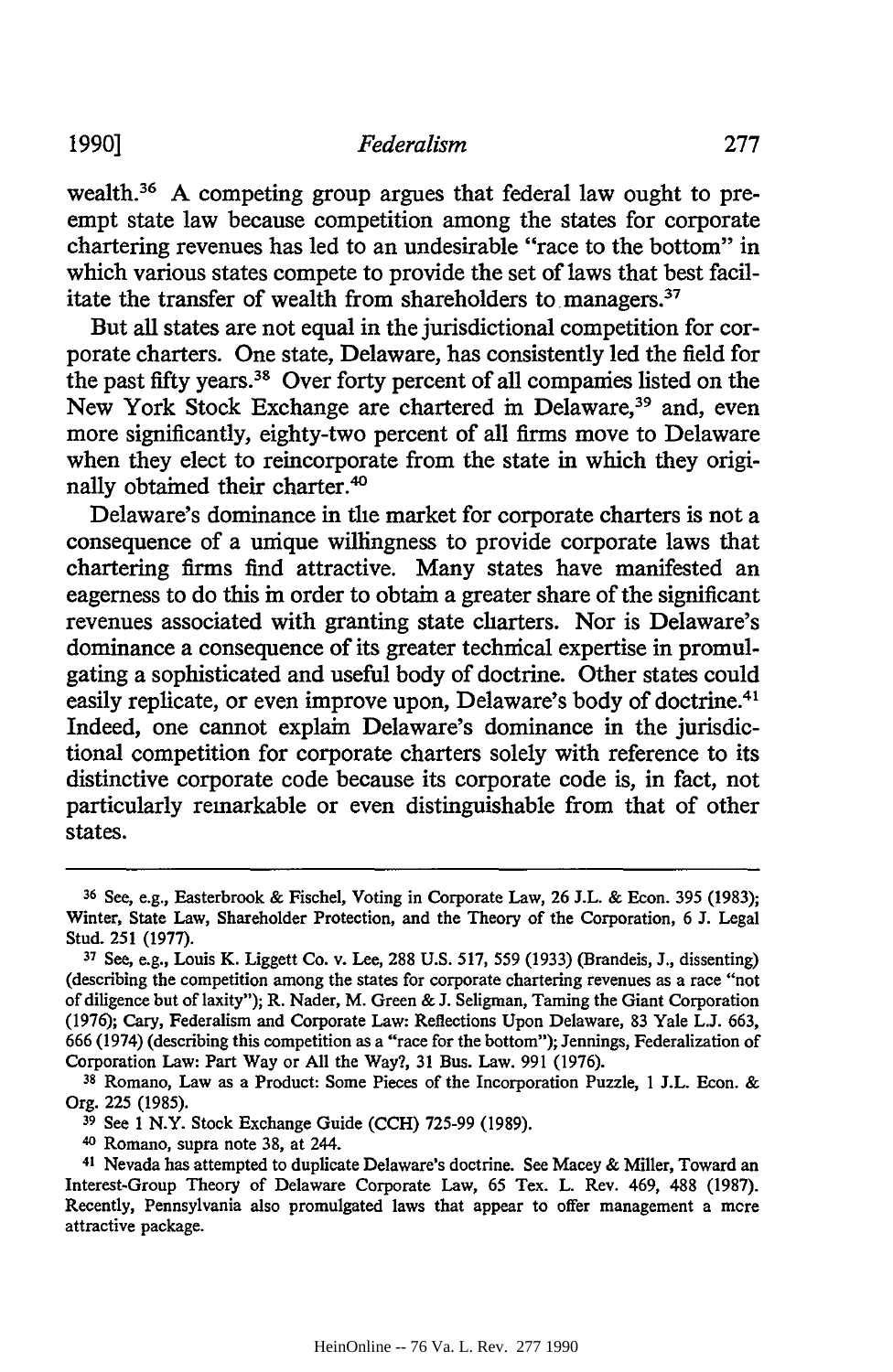#### *Virginia Law Review*

Rather, Delaware dominates the jurisdictional competition for corporate charters because of the nature of that competitive process. Delaware is a small state. It obtains an extremely high proportion of its budget (sixteen percent) from franchise taxes on corporate chartering.42 Delaware relies on these revenues more than other states because for other states, revenues from corporate chartering represent only a small portion of their total budget. In other words, the high percentage of Delaware's budget that is derived from chartering revenues represents a credible (bonded) promise that the state will not renege on its earlier promise to respond in consistent ways to new phenomena. 43 Delaware has been able to retain its dominance because it is able to offer a reliable promise that its corporation law will remain highly attractive to managers in the future. $44$  Competing states are unable to match Delaware's promise of future performance because they cannot offer the same credible bond.

In exchange for the high percentage of state revenues derived from corporate chartering, Delaware also offers current and prospective charterers a highly specialized bar and a judiciary with particularized experience and expertise in corporate law.45 Numerous attorneys, investment bankers, and corporate officers and directors both in and out of Delaware have made large investments of human capital that are specific to Delaware; hence, they have come to share Delaware's large stake in the preservation of its dominant position in the competition for corporate charters. These groups have learned the rules, practices, and traditions of the Delaware legislature and the philosophies of its judges, and they have familiarized themselves with the way the Delaware corporate code is likely to be interpreted.

In other words, the jurisdictional competition for corporate charters "is characterized by bilateral investment in assets that are specific to the chartering transaction, involving human capital on the firm side and the corporate legal system on the state side."<sup>46</sup> In sum, Delaware

<sup>42</sup>Romano, supra note 38, at 240-41.

<sup>43</sup> This theory of Delaware's dominance was first propounded by Professor Roberta Romano. See id. at 226.

<sup>44</sup>Id. at 226-27.

<sup>45</sup> See, e.g., Macey & Miller, supra note 41, at 488 (observing that "Delaware judges, corporate attorneys, and legislators are more knowledgeable about and have a greater interest in corporate law than do people with similar positions in other states"); Meyers, Showdown in Delaware: The Battle to Shape Takeover Law, Institutional Investor, Feb. 1989, at 64.

<sup>&</sup>lt;sup>46</sup> Romano, supra note 38, at 226.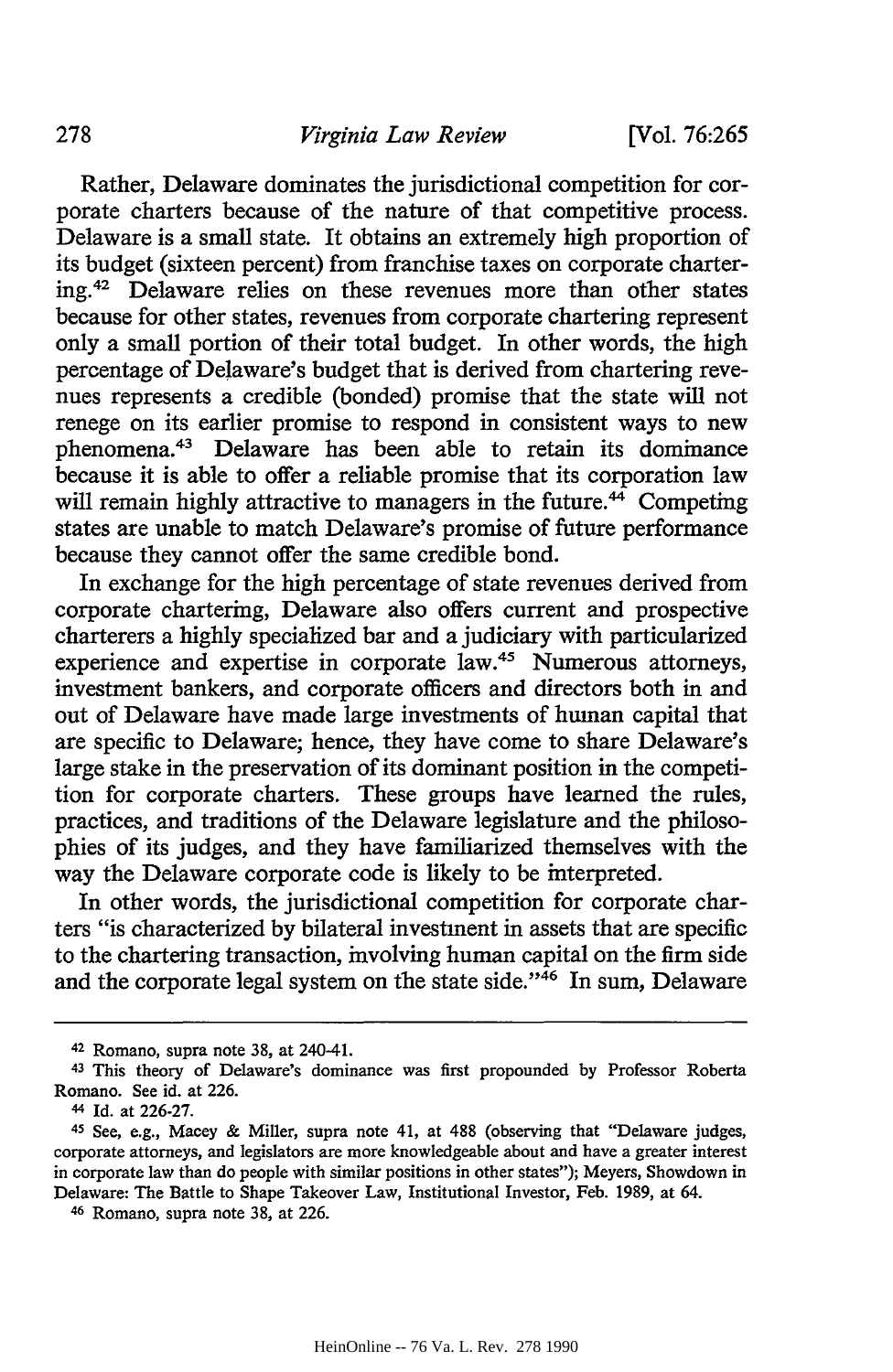is committed to having a reliable and responsive system of corporate laws.

But the benefits of Delaware's dominant position in the competition for corporate charters are not randomly distributed. Rather, numerous interest groups, but particularly the Delaware corporate bar, benefit from Delaware's current dominant position.47 Indeed, building on the earlier work of Professor Roberta Romano, Professor Geoffrey Miller and I have elsewhere shown that the precise contours of much of Delaware's corporate law can be explained by the fact that it effectively channels httigation into the state's courts.<sup>44</sup>

Thus, Delaware's dominant position in the market for corporate charters represents a valuable capital asset that generates revenues for Delaware corporations, corporate lawyers, investment bankers, and for the state itself. All of these groups have a large stake in seeing that Delaware retains its dominant position so that their specific capital investments will not be dissipated. These capital assets would be destroyed if the federal government enacted a pervasive system of federal corporate law that preempted the field. All of these groups, whatever their political disposition on issues of federalism generally or corporate governance in particular, have an incentive to work to avoid federal preemption. Thus, Congress can amass significant political support by refraining from preempting state law in this area. The fact that Congress has not enacted a national corporate law indicates that deference to the states is in fact its political-support-maximizing solution.

While public-choice theory thus offers an explanation for the persistence of state chartering, the phenomenon is wholly inconsistent with a public-interest view of federalism. Even the most ardent supporters of federalism recognize that national solutions are desirable in situations in which externalities exist, such as when a particular state can capture most of the benefits from regulating while bearing few of the costs associated with its regulatory regime.<sup>49</sup> But continued state regulation of corporate chartering permits one small state, Delaware, to enact laws that are truly national in focus. The consequences of these laws are felt nationally, while the benefits of the regulatory regime

**1990]**

**<sup>47</sup>**Macey & Miller, supra note 41, at 501-02.

**<sup>48</sup> Id.**

**<sup>49</sup>**See McConnell, supra note 2, at 1495.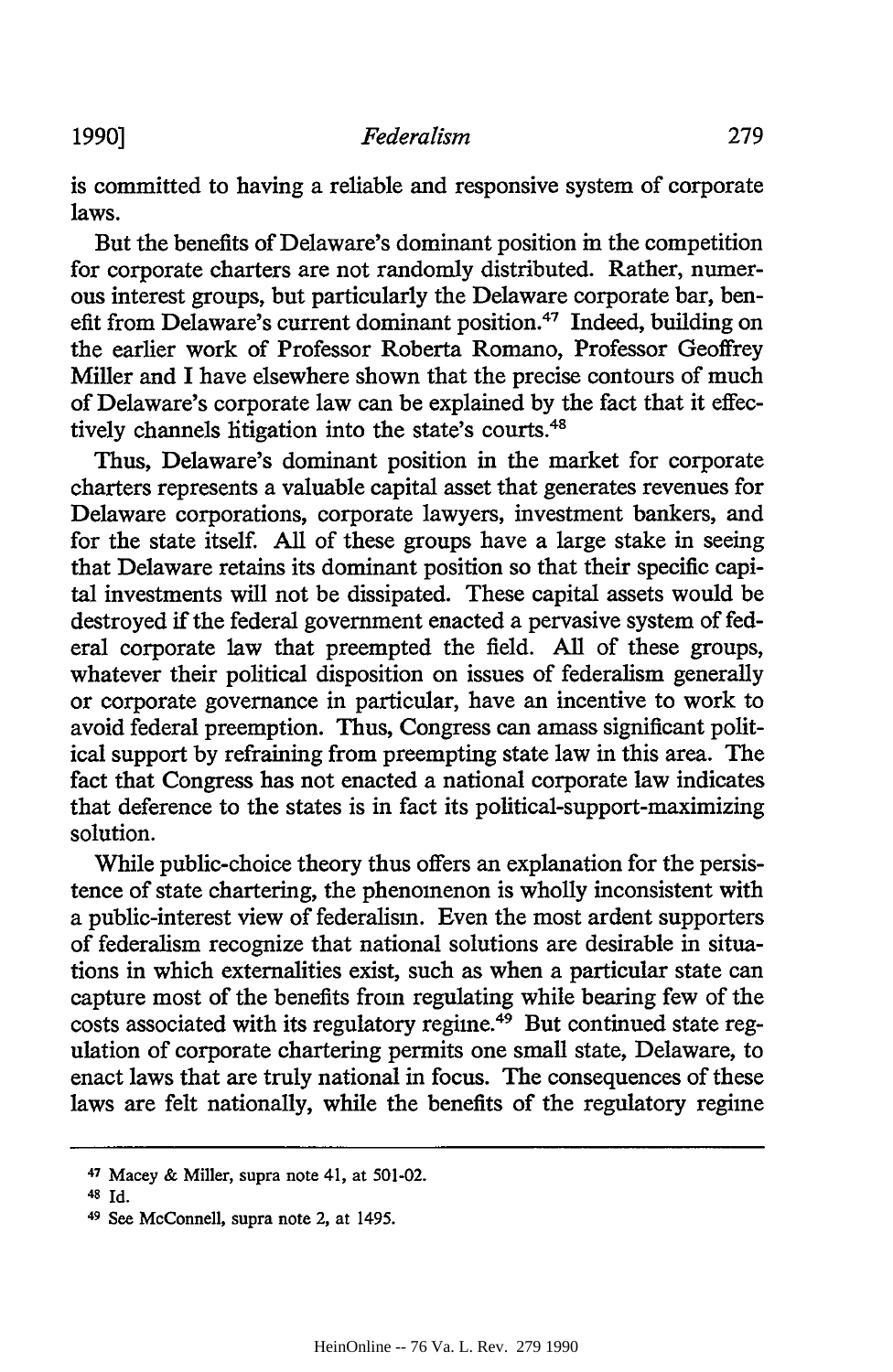accrue disproportionately to interest groups within Delaware.<sup>50</sup>

While other areas have not been studied in the same detail as Delaware's corporate law, it appears that the Delaware phenomenon is not unique. For example, Connecticut is well known for having developed specialized expertise in the provision of regulation for the insurance industry. To protect this asset, interest groups successfully have persuaded Congress not to displace state insurance regulation, despite the fact that there has been significant federal intervention in all other aspects of the financial services industry, particularly banking and securities.

Thus, when the Supreme Court reversed an 1868 decision<sup>51</sup> and held that states no longer had exclusive control of the insurance industry, 52 Congress responded **by** passing the McCarran-Ferguson Act less than a year later.<sup>53</sup> The McCarran-Ferguson Act specifically deferred regulatory authority over insurance to the states in order to "secure more adequate regulation" over the industry.<sup>54</sup> The McCarran-Ferguson Act, which has been described as a "sweeping" authorization by Congress of state regulation,<sup>55</sup> declared that the power to regulate the insurance industry would remain with the states and that no act of Congress should be interpreted as implicitly invalidating any state insurance regulation unless the congressional act specifically related to the business of insurance.<sup>56</sup>

**<sup>56</sup>**15 U.S.C. § 1011 (1988):

Congress hereby declares that the continued regulation and taxation **by** the several States of the business of insurance is in the public interest, and that silence on the part of the Congress shall not be construed to impose any barrier to the regulation or taxation of such business **by** the several States.

Exempting the insurance companies from the operation of the commerce clause turned out to be something of a mixed blessing for the insurance industry. As a consequence of the Act, states were able to impose taxes that discriminated against out-of-state insurance companies without fear that the taxes would be struck down as violative of the commerce clause. See Prudential Ins. Co. v. Benjamin, 328 U.S. 408 (1946) (upholding a South Carolina tax that charged a three percent premium on out-of-state insurance firms). The Supreme Court came to the rescue of the insurance industry almost 40 years later. See Metropolitan Life Ins. Co. v. Ward, 470 U.S. 869 (1985) (holding that an Alabama law imposing higher gross premiums on

**<sup>50</sup>**See Macey **&** Miller, supra note 41, at 490-98.

**<sup>51</sup>** Paul v. Virginia, **75 U.S. (8** Wall.) **168 (1868).**

**<sup>52</sup>**United States v. South-Eastern Underwriters Ass'n, **322 U.S. 533** (1944).

**<sup>53</sup>** McCarran-Ferguson Act, cl. 20, 59 Stat. **33** (1945) (codified as amended at **15 U.S.C.** §§ **1011-1015** (1988)).

<sup>54</sup>H.R. Rep. No. 143, 79th Cong., **1st** Sess. 4, *reprinted in* 1945 U.S. Code Cong. Serv. 670, 673.

**<sup>55</sup>** L. Tribe, American Constitutional Law § 6-33, at 526 (2d ed. 1988).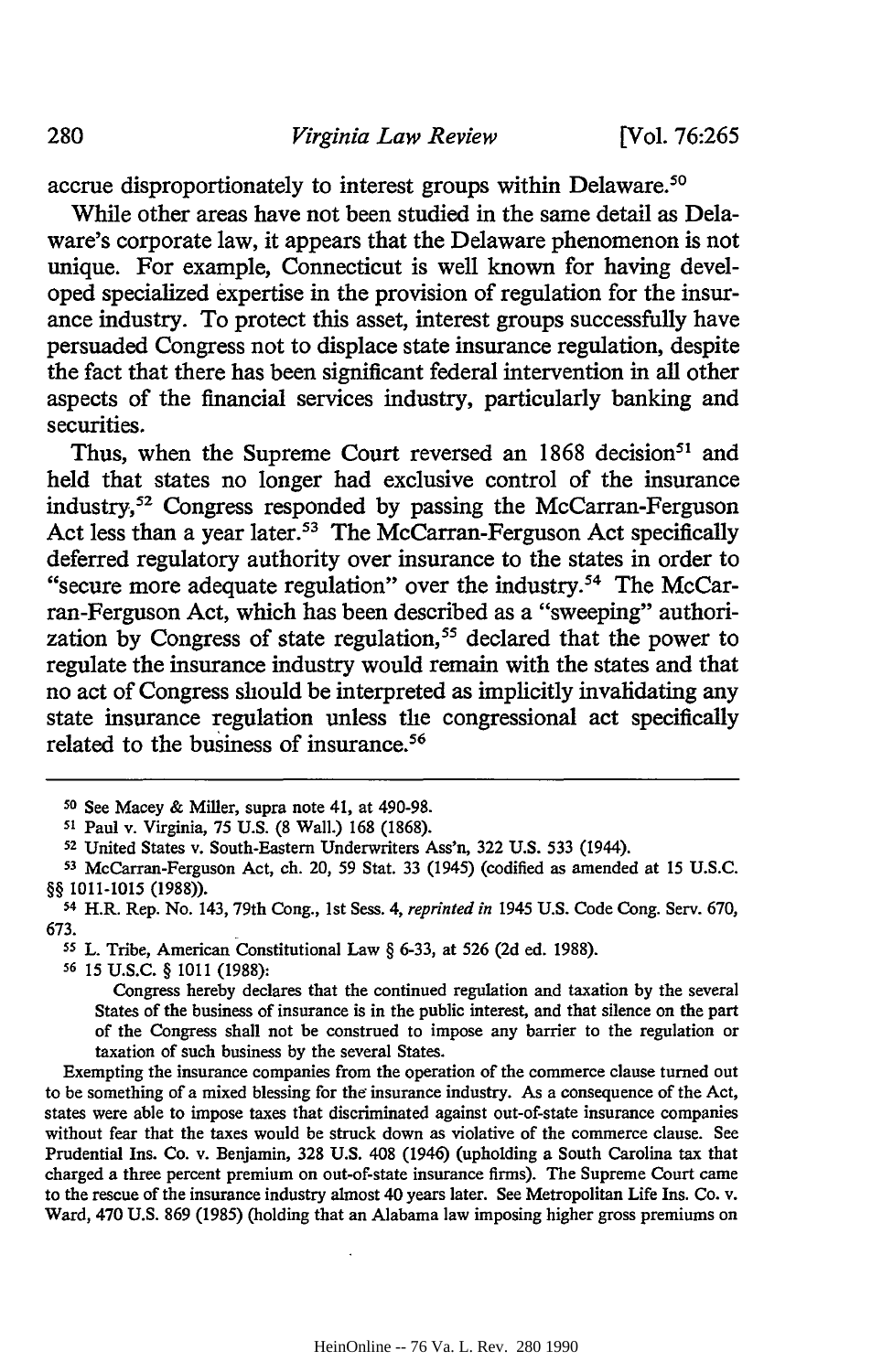The McCarran-Ferguson Act was paraded to the public as a bill to protect states' rights.<sup> $57$ </sup> In fact, the bill was the product of the Association of Insurance Commissioners, which drafted a statute and presented it to Congress.<sup>58</sup> The bill proposed by the state insurance commissioners ultimately was accepted by Congress, although various proposals to exclude the insurance industry from the antitrust laws were rejected.<sup>59</sup>

Interestingly, the first significant incursion on the states' franchise to regulate the insurance industry has come in the area of products liability. Manufacturers persuaded Congress to pass the Product Liability Risk Retention Act of 1981<sup>60</sup> in order to "reduce the problem of the rising cost of product liability insurance by permitting product manufacturers to purchase insurance on a group basis."<sup>61</sup>

## *B. State Law as a Customized Response to Local Interest Groups*

The fifty states that comprise the union differ dramatically in history, demography, economic orientation, and natural endowment. Consequently, it is not surprising that patterns of interest-group behavior differ significantly from state to state, and even from locality to locality. The political-support-maximizing equilibrium may require favoring a certain interest group in one state and a different interest group in another. The issue of gun control is a good example of this phenomenon. In general, states with largely urban populations tend to favor gun control while states with rural populations often prefer to provide citizens with broad rights to own and carry guns.

The implication of such variety is that the political-support-maximizing outcome for politicians in one state may not be the politicalsupport-maximizing solution for politicians in another. And when interest-group preferences are aggregated, the political-support-maximizing solution at the national level may differ from many, perhaps most, of the local solutions. Inevitably, a national rule will impose

non-Alabama insurance companies would violate the equal protection clause if it were not related to a legitimate state interest).

**<sup>57</sup>** See **90** Cong. Rec. A4403 (1944) (statement of Sen. Hatch).

**<sup>58</sup>** Id. at A4403-07.

**<sup>59</sup>** See id. at A4405 (setting forth the proposals to exclude insurance industry from the antitrust laws, which proposals were not incorporated into the legislation as passed).

**<sup>60</sup>**Pub. L. No. **97-45,** 95 Stat. 949 (codified as amended at **15 U.S.C.** §§ 3901-3904 **(1988)). 61** H.R. Rep. No. **190,** 97th Cong., **1st** Sess. *4, reprinted in* **1981 U.S.** Code Cong. **&** Admin.

News 1432, 1432.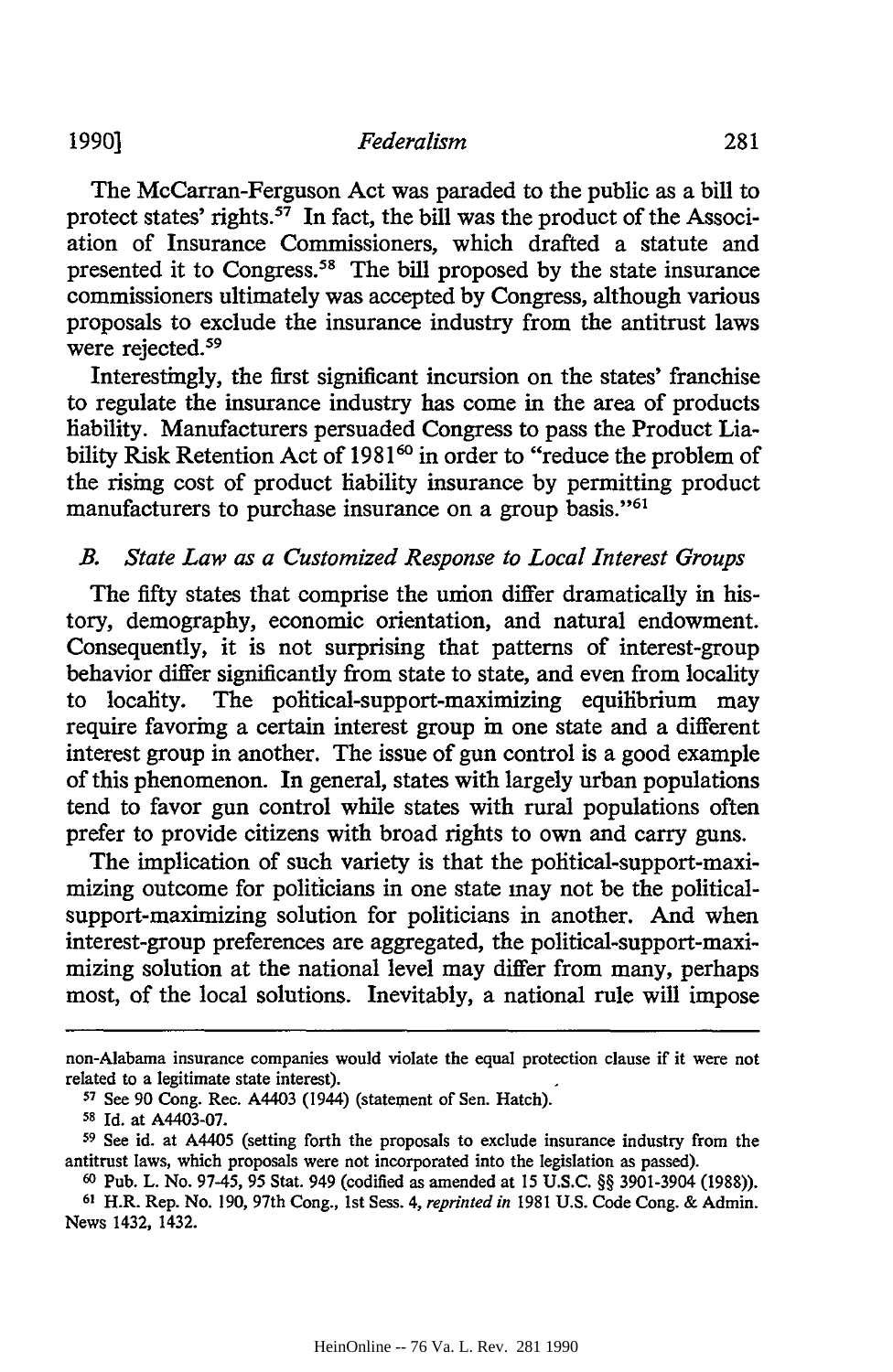high costs on some interest groups that have benefited from a conflicting local rule.62 Interest groups that are likely to be disappointed by or indifferent to a national solution will pay to have matters resolved at the local level.

Of course, the transaction costs of obtaining individualized local rules likely will exceed the transaction costs associated with obtaining a single national rule. Only when the increase in political support that Congress can gain from deferring to the states outweighs, at the margin, the increase in transaction costs associated with promulgating a multitude of local rules will we expect to observe local instead of national rules.

Spatial monopolies such as those conferred by zoning laws represent the classic situation in which interest groups and politicians will prefer a myriad of local laws to a single federal rule.<sup>63</sup> A uniform zoning law passed at the national level would deprive innumerable local lawmakers of the ability to capture the rents associated with passing zoning laws and variances that favor local interest groups by providing them with spatial monopolies. Federal regulators can capture rents as well by agreeing to defer to such local lawmakers.

Furthermore, some of the factors that usually cause interest groups to favor federal laws over state laws are absent where the interest groups are seeking to protect spatial monopolies. First, while obtaining a single federal statute generally will be cheaper than obtaining fifty local laws, the costs of obtaining a single federal law generally will be greater than the costs of obtaining *one* local law. And one local law is all that is necessary to protect a spatial monopoly. Second, the cost of compensating federal lawmakers for declining to regulate spatial monopolies will probably be low because the cost of replicating this vast regulatory regime at the federal level is likely to be prohibitive, thus making it an unattractive prospect for federal

**<sup>62</sup>**See also Butler & Macey, supra note 22 (applying the theory presented here to the state and federal regulation of branch banking).

**<sup>63</sup>**A spatial monopoly is a monopoly that arises because one producer is able to locate at a sufficient distance from its competitors such that consumers must incur transaction costs to obtain goods produced by rivals. The producer can tack onto the competitive price of its goods an amount up to the amount of the transaction cost that the consumer would have to pay to do business elsewhere. Because different businesses are likely to dominate in different locales, the zoning law that provides the most political support for lawmakers in one jurisdiction is likely to differ markedly from that which provides the most political support for the lawmakers in another jurisdiction.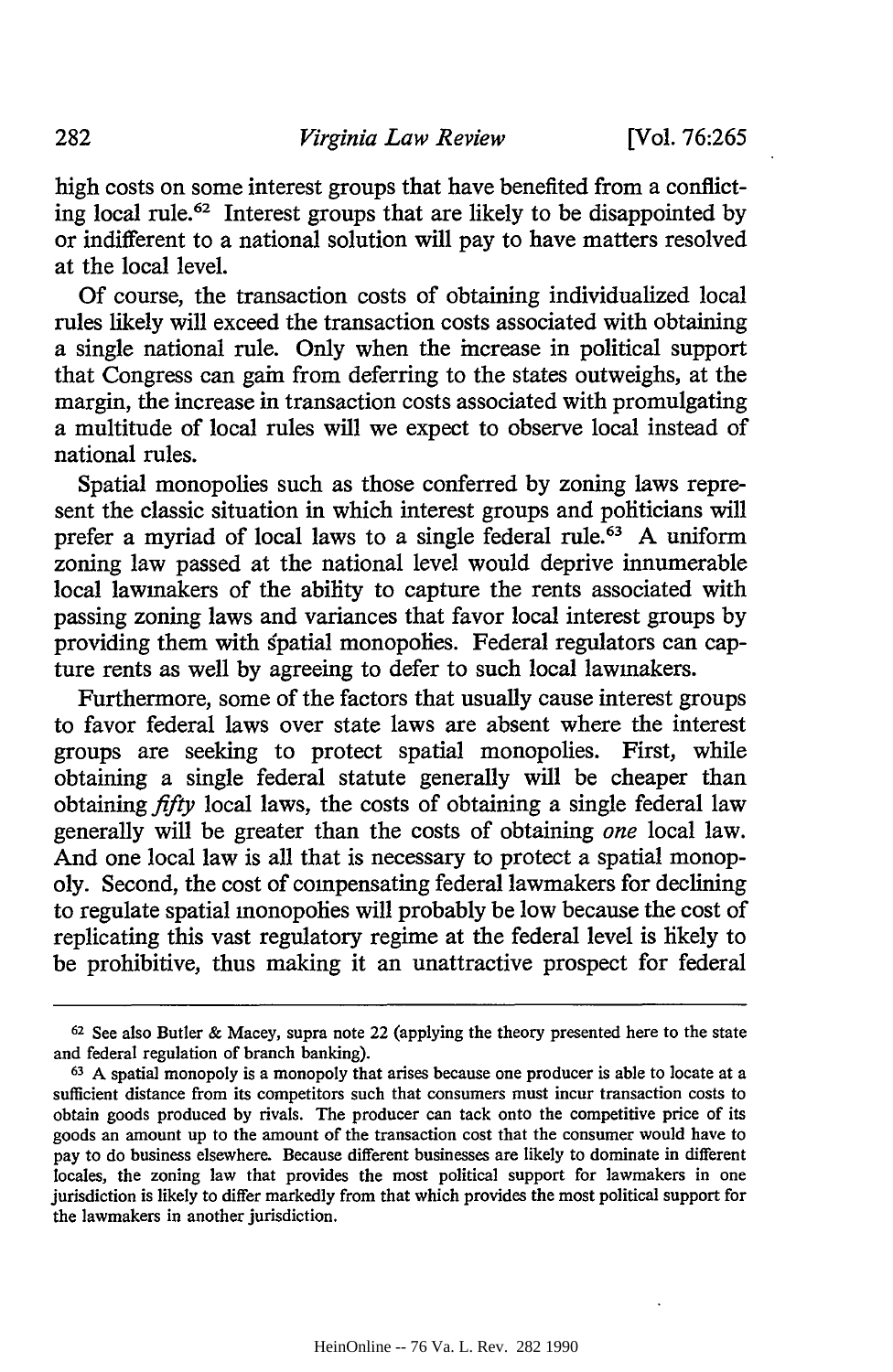intervention. Finally, competition among states will not deter local lawmakers from exploiting spatial monopolies because, by definition, such locational advantages cannot be transported.

State laws regarding branch banking represent a particular type of "zoning" restriction and provide an instructive example of federal deference to state regulators to protect a variety of localized spatial monopolies.<sup>64</sup> States, with the aid of the federal government. have adopted a diverse panoply of laws designed to protect local banking cartels in order to maximize the political support received from banks. In some states these cartels are best protected by eliminating branch banking altogether. In other states, the political-support-maximizing solution has been to adopt home office protection statutes, which prohibit branching into the town or city where another bank maintains its home office. Other states prohibit banks from branching into counties that are not contiguous to the county in which the bank maintains its main office. Still others prohibit banks from branching into unincorporated areas of noncontiguous counties or into communities with less than a fixed number of residents. This farrago of laws is necessary to serve the needs of the variegated web of banking interests that exist within the states.

The predominant effect of these banking laws is local in nature. A single, uniform federal rule would be optimal from the perspective of some, but not all, local interest groups. By allowing local law to prevail, political-support-maximizing federal regulators can maximize the total sum of rents in the system.65 Thus, state regulators survive to implement these sorts of laws, and federal regulators obtain payoffs for agreeing to defer to them.

At first blush, the analysis presented here appears to conform to the analysis contained in a public-interest model of federalism. A publicinterest model would prescribe that local law should dominate whenever regulations have a purely local effect, while national law should dominate whenever regulations have a predominately national

<sup>&</sup>lt;sup>64</sup> Butler & Macey, supra note 22, at 708.

**<sup>65</sup>** Obviously, payment problems and other contracting problems will hamper the ability of interest groups and politicians to forge agreements. See Macey, supra note 24, at 52-56 (discussing structural solutions to the contracting problem). In addition, as an empirical matter, it is very hard to link individual political payments by interest groups to specific promises by politicians. Clearly, however, the fact that such payments are made is strong evidence that interest groups believe they are receiving something in return.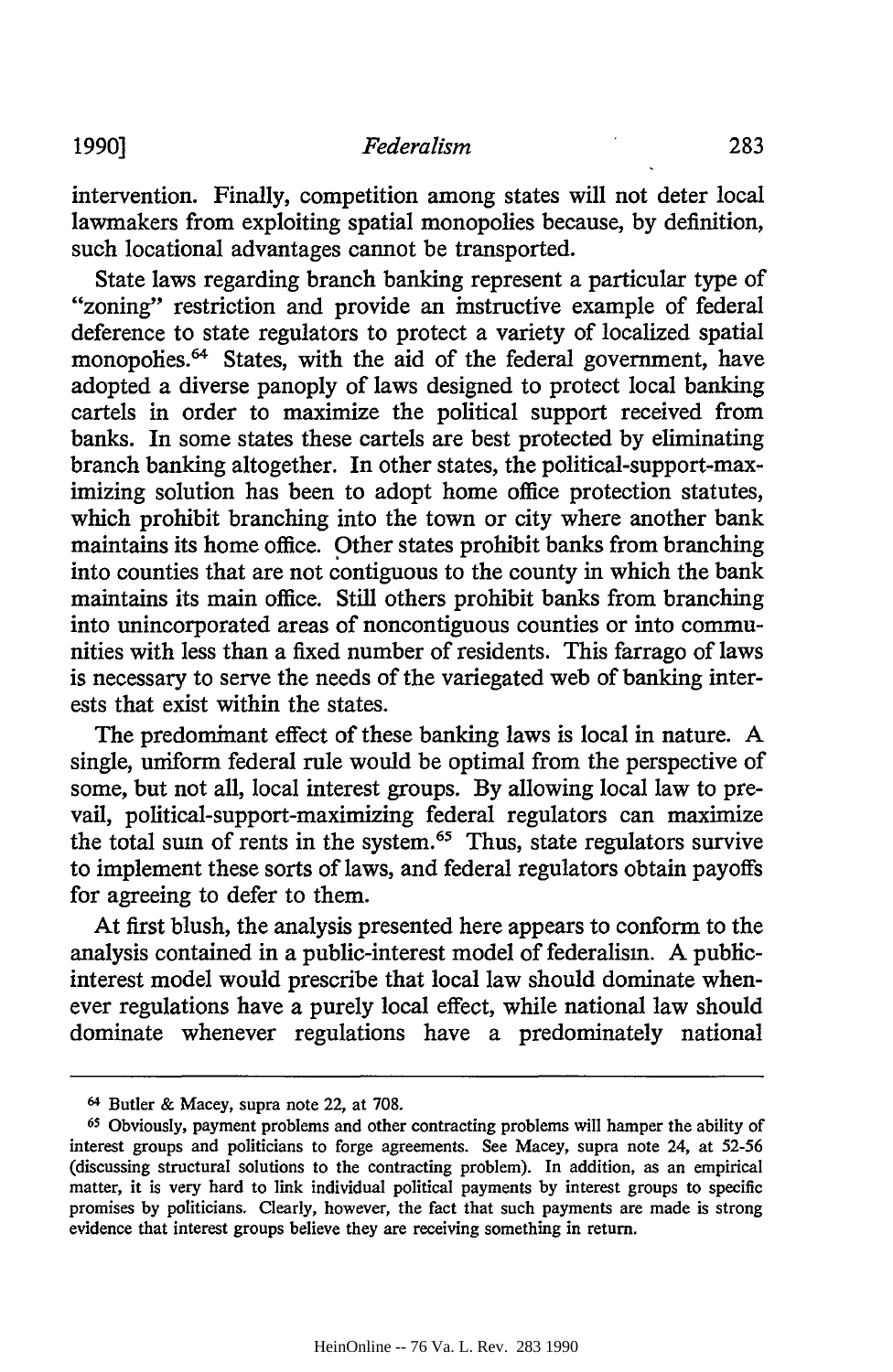effect.<sup>66</sup> The public-interest model, however, assumes that the full costs and benefits of a particular legal regime to the *public* is what motivates the local decisionmaker, while the model presented here focuses on the fact that interest groups have a strong incentive to press for local solutions to their regulatory problems.

Of course, over a wide range of issues, the outcomes predicted by the public-interest model will be identical to those predicted by the interest-group model when the political-support-maximizing solution varies widely from jurisdiction to jurisdiction. The crucial distinction lies in the *process* that leads to the predicted outcomes. The zoning hypothetical invoked above provides a useful illustration. A publicinterest model would predict that zoning rules will be locally produced because virtually all of the costs and benefits of zoning ordinances are local. Local politicians, according to the public-interest model, enact the zoning ordinances that respond to "local conditions and tastes."<sup>67</sup> The public-choice model, on the other hand, predicts that zoning laws are passed because such laws benefit local specialinterest groups by facilitating the creation of spatial monopolies. A striking example of this phenomenon are local zoning rules that prohibit liquor stores from locating too close together. Such rules, which are quite common, benefit existing liquor stores at the expense of newcomers. Similarly, zoning laws prescribing housing densities and imposing acreage restrictions on residential property also benefit local interests at the expense of outsiders.

#### *C. Federal Deference as Risk Avoidance*

In the spatial monopoly scenario illustrated above, federal legislators are able to reap political support by allowing interest groups to obtain customized local regulations from state regulators. Congress might also defer to the states in order to avoid the *loss* of political support on issues for which there is no clear national consensus. Just as passing the right kinds of laws can benefit lawmakers by enabling them to obtain political support, passing the wrong kinds of laws can result in a diminution of political support.68 And, in a world of

**<sup>66</sup>**See McConnell, supra note 2, at 1492-1511.

**<sup>67</sup>**Id. at 1493.

**<sup>68</sup>** The same, of course, is true in the private sector. Just as good business decisions increase the wealth of decisionmakers in the private sector, bad business decisions are costly.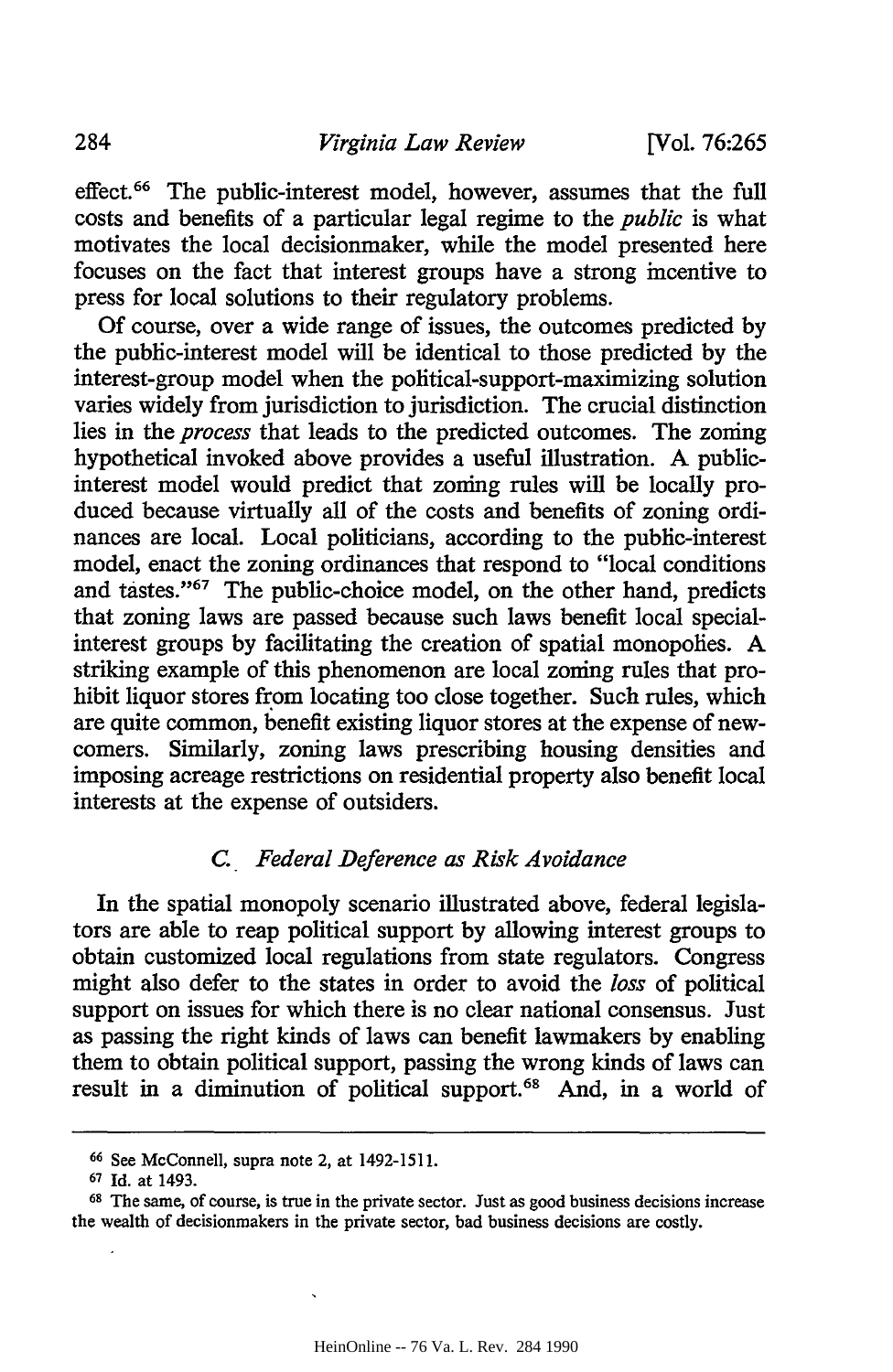imperfect information, lawmakers will not always be certain of whether the political costs to them of passing a particular statute outweigh the benefits. As Professors Peter Aranson, Ernest Gellhorn, and Glen Robinson have observed, a politician "may not know what his constituents want, how regulation will affect them, and which affected [interest] group is stronger. **"69**

Professor Fiorina and Kenneth Shepsle have observed that one strategy for maximizing political support under conditions of uncertainty is to delegate the matter to an administrative agency.<sup>70</sup> Another strategy will be to turn the matter to be regulated over to the states. Indeed, deferring a controversial regulatory matter to the states may insulate Congress from political fallout even more effectively than turning the matter over to an administrative agency. Congress is perceived as having more control over the actions of administrative agencies than of state legislatures; consequently, Congress is more likely to be held accountable for regulatory action taken by administrative agencies than it is for similar actions taken by states. In addition, Congress can justify virtually any decision to delegate a controversial policy matter to the states simply by uttering vague tributes to the virtues of federalism.

On the other hand, delegation to federal administrative agencies has certain advantages over delegations to the states. Specifically, in a complex area, such as establishing a comprehensive environmental policy, Congress can garner political support by passing a generalized statute containing vague platitudes about the virtues of a sound environment and then setting up a complex administrative agehcy that will respond to the interests of the regulated. The general public, which strongly favored the enactment of environmental safeguards, will find it too costly to monitor the agency's actions. Organized groups, by contrast, "will be unrelenting in their efforts to influence the day-to-day details of legislation's implementation."<sup>71</sup> Congress can thus engender political support (or at least avoid the loss of sup-

<sup>69</sup>Aranson, Gellhorn & Robinson, supra note 34, at 60.

**<sup>70</sup>**Professor Fiorina draws the connection between the formation of administrative agencies and legislative ambiguity most explicitly. See Fiorina, supra note 33, at 55-57; see also Shepsle, The Strategy of Ambiguity: Uncertainty and Electoral Competition, 66 Am. Pol. Sci. Rev. 555 (1972) (observing that the optimal political strategy for politicians often involves ambiguity); Aranson, Gellhorn & Robinson, supra note 34, at 33 (observing that Shepsle's strategy of ambiguity often involves the delegation of authority to an administrative agency).

**<sup>71</sup>**Lee, Politics, Ideology, and the Power of Public Choice, 74 Va. L. Rev. 191, 197 (1988).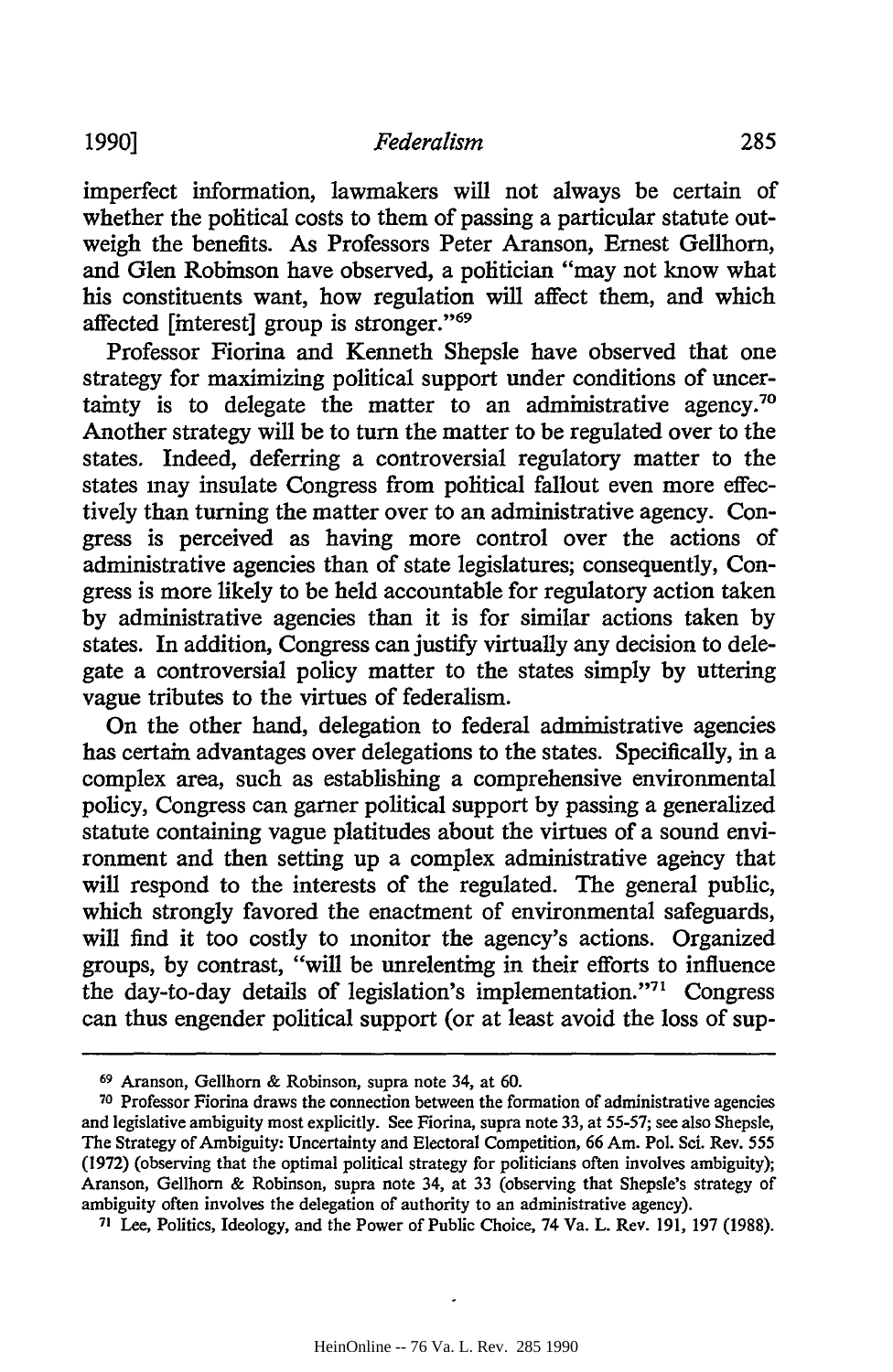port) from the general public through the initial delegation, while its subsequent administration provides opportunities to extract political support from interest groups disappointed with the original enactment. On the other hand, simple, discrete matters that can be easily understood and monitored by the public do not provide opportunities for interest groups to attempt to alter the legislation ex post by influencing the way the administrative agency interprets it. Thus, when a national political-support-maximizing course is not apparent, the issue will be delegated to the states.

Moreover, as with delegations to administrative agencies, Congress always can decide to regulate when and if interest-group political support galvanizes around a particular regulatory solution, thereby signaling Congress that it can intervene safely. Similarly, individual members of Congress also can obtain political support on matters traditionally settled by state law by acting as agents for powerful constituencies in their dealings with state legislators. In an era in which the federal government provides considerable funding of state-sponsored projects through direct grants and matching funds, state representatives have much to gain by appeasing Congress. Another strategy for garnering political support on matters traditionally relegated to state law is for federal regulators occasionally to threaten to regulate in these areas. Finally, individual members of Congress can obtain political support by acting entrepreneurially, identifying issues currently being regulated nationally and offering to sponsor legislation that would benefit interest groups by turning the issues over to local control.

The responsibility-shifting model described above appears to apply with great force to the abortion controversy. Unlike desegregation, which grudgingly was accepted as a way of life after the Supreme Court's decision in *Brown v. Board of Education,72* the issue of abortion has become increasingly controversial since the Supreme Court's decision in *Roe v. Wade,7 <sup>3</sup>*which invalidated state laws banning abortion. Emotions about the legality of abortion run extremely high, with groups on both sides of the debate expressing a willingness to confer or withdraw political support to particular candidates on the

**<sup>72</sup>**347 U.S. 483 (1954).

**<sup>73</sup>**410 U.S. 113 (1973).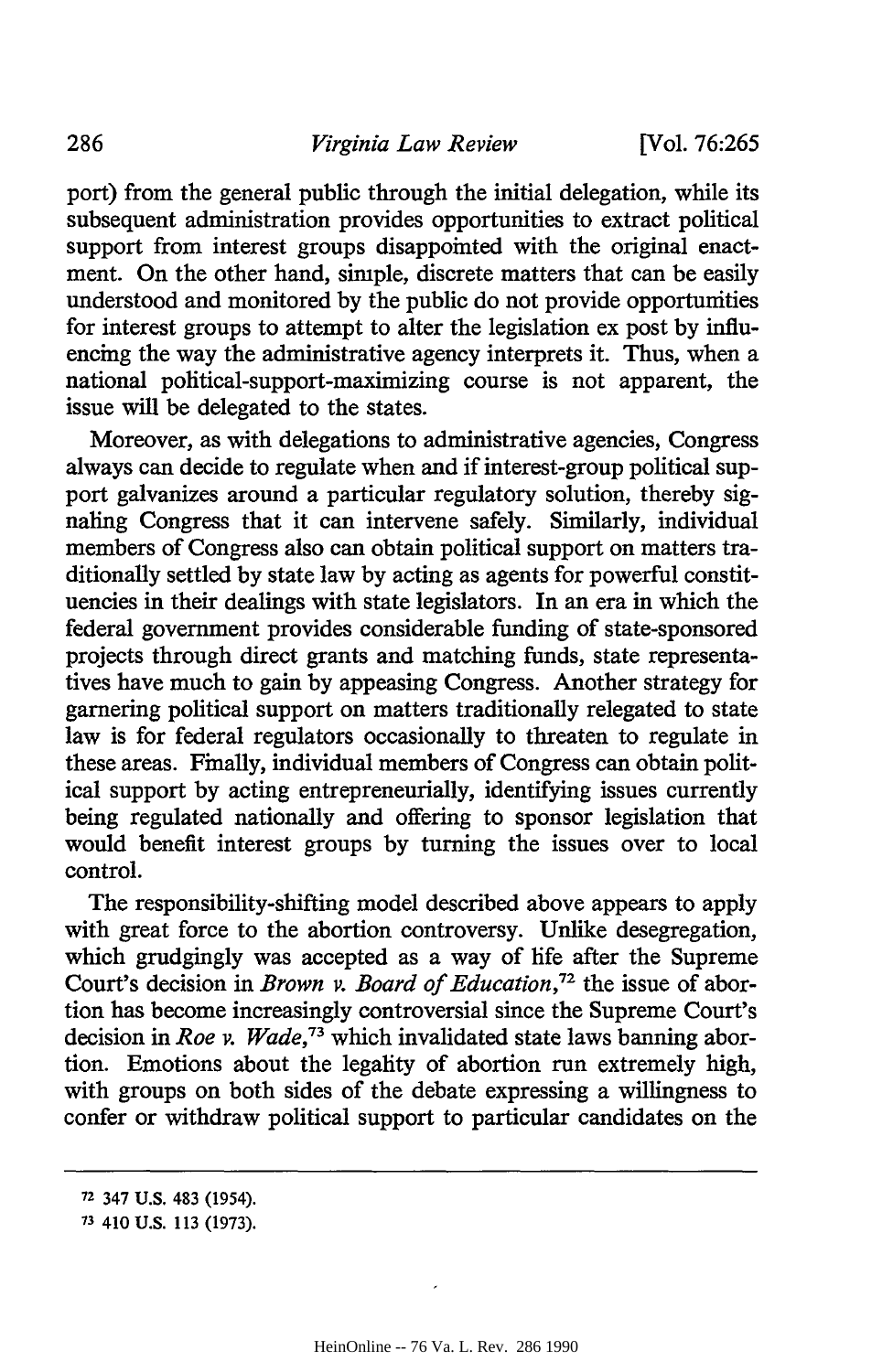**1990]**

basis of this single issue.<sup>74</sup>

Now, in the wake of *Webster v. Reproductive Health Services, <sup>7</sup>* Congress conceivably could preempt state action on the issue of abortion, either by making abortion legal or by preempting the field in some other way, perhaps by establishing an administrative agency with exclusive authority to promulgate rules and guidelines governing abortion.76 Yet there is little doubt that Congress will refrain from stepping in and preempting the field. It is clear that *Webster v. Reproductive Health Services* leaves the abortion issue in the hands of the states, which now have almost exclusive responsibility for regulating in this area, despite the fact that Congress often regulates issues of far less notoriety or national significance.<sup>77</sup>

States are not being given the responsibility for regulating abortion because there is anything about the issue that suggests that states are a more appropriate or logical regulatory forum than the federal government. Clearly, a fetus in New York cannot be philosophically distinguished from a fetus in Alabama, any more than a New York woman can be said to possess a right to privacy or individual autonomy that differs from that of a woman in Alabama. Indeed, in an issue of similarly local concern, access to schooling for the handicapped, the federal government has taken an extremely active role, compelling states to provide appropriate educational opportunities for all students, including those in need of special education due to mental defects or retardation.

Rather, states are given the responsibility for regulating abortions because they provide a far safer forum from the perspective of

**<sup>74</sup>**See Apple, Limits on Abortion Seem Less Likely, N.Y. Times, Sept. 29, 1989, at **AI,** col. 1 (describing poll showing that "abortion remains one of the most divisive subjects in American life").

**<sup>75</sup>**109 **S.** Ct. 3040 (1989). In *Webster,* the Supreme Court upheld a provision of a Missouri law that requires doctors to ascertain whether a fetus is viable by performing "such medical examinations and tests as are necessary to make a finding of the unborn child's gestational age, weight, and lung maturity" before performing an abortion on any woman believed to be 20 or more weeks pregnant. Id. at 3043.

**<sup>76</sup>**In 1983, for example, the so-called Hatch-Eagleton amendment to the Constitution, S.J. Res. 3, 98th Cong., 1st Sess., 129 Cong. Rec. **S95** (daily ed. Jan. 26, 1983), which would have overturned *Roe v. Wade* and allowed Congress and the states to pass new laws restricting or prohibiting abortion, was defeated after vigorous debate. 129 Cong. Rec. 59310 (daily ed. June 28, 1983).

**<sup>77</sup>**Medoff, Constituencies, Ideology, and the Demand for Abortion Legislation, 60 Pub. Choice 185, 185 (1989).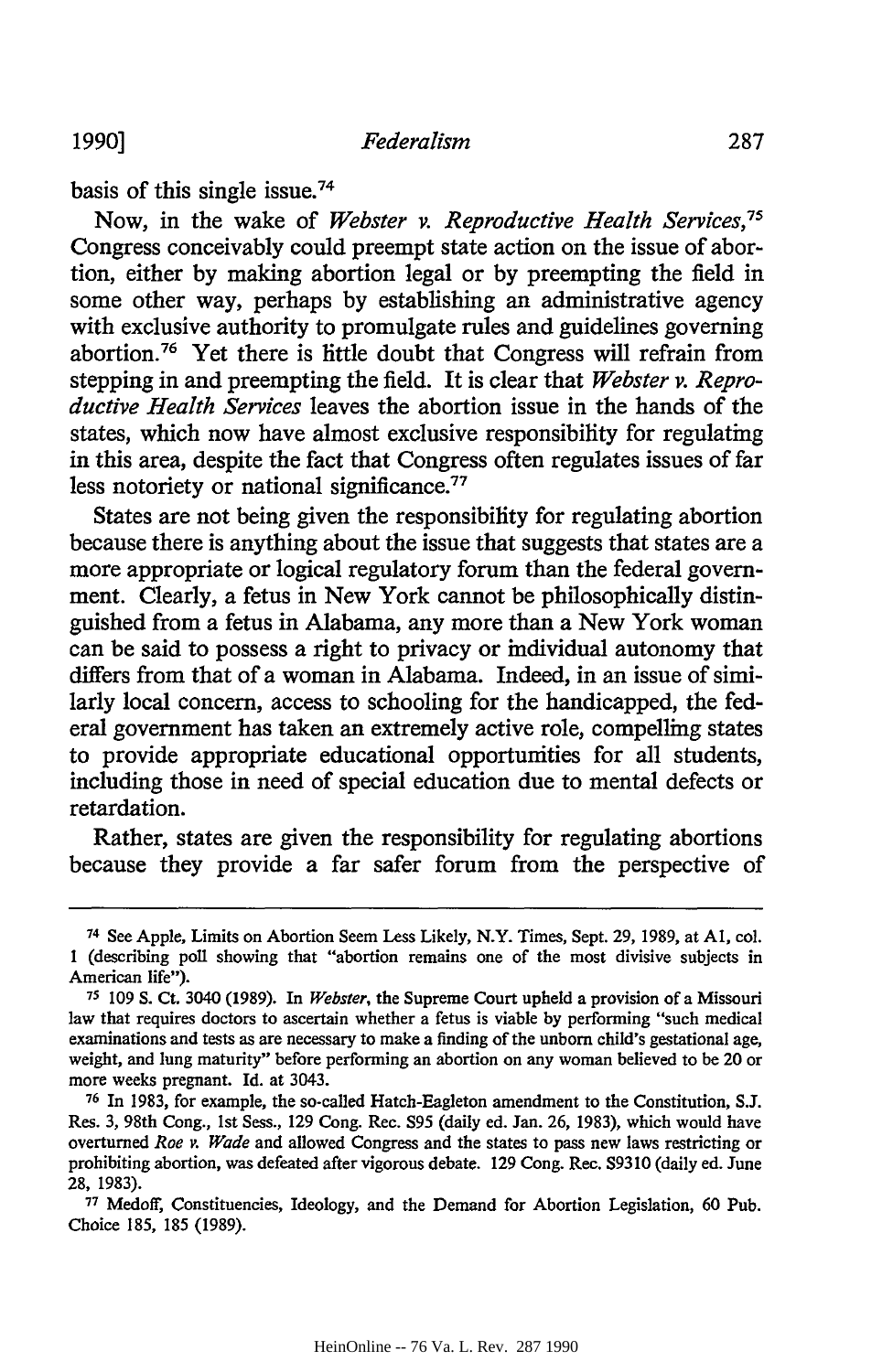national politicians than does the federal government. Unlike a complicated issue such as the environment, Congress cannot avoid the political fallout associated with abortion by delegating the matter to an administrative agency. The issue is too straightforward. As one political commentator has observed, "[a]bortion is... a question of conscience with two clear, opposing positions, there's hardly a hedge to hide behind. Basically, you're on one side or the other."78

Opinions on the abortion issue vary widely among groups.<sup>79</sup> Groups taking a strong position in favor of a woman's right to choose to have an abortion include women of childbearing age in white collar occupations, for whom the cost of having children is higher than for other women, 80 and nonwhite women, who are "much more likely to use abortion **.** . . than whites."81 The group most vociferously opposed to abortion, of course, is fundamentalist Christians, a group that is "unified and adamant in its opposition to abortion."<sup>82</sup> In addition, a group that has been identified as the "passive poor,"83 who are older, Southern, and Democratic, are strongly opposed to abortion. Forty-seven percent of this group "favor changing laws to make it

K. Luker, Abortion and the Politics of Motherhood 119 (1984); see also Mincer, Market Prices, Opportunity Costs, and Income Effects, *in* Measurement in Economics: Studies in Mathematical Economics and Econometrics in Memory of Yehuda Grunfeld 67, 75-79 (1963) (finding an inverse relationship between earnings of women in white-collar occupations and their "fertility rate").

**81** MedofF, supra note 77, at 187. Between 1973 and 1980, the abortion rate increased by 162% for nonwhite women but only by 106% for white women: By 1980 the abortion rate of nonwhite women (56.8 per thousand) was more than double that of white women (24.3 per thousand). Id. Thus, it is not surprising that "while abortion tends to be viewed as a women's liberation issue, the civil rights movement (both black and Latin) has tended to support legal abortion on the grounds that it is a social and civil rights issue." Id.

**<sup>82</sup>**Id. Although the Roman Catholic church officially opposes abortion, American Catholics as individuals are split on the issue, thus nullifying the group's political impact with respect to this issue. Id.

**<sup>83</sup>**See N. Ornstein, A. Kohut & L. McCarthy, The People, the Press, and Politics: The Times Mirror Study of the American Electorate 17 (1988).

**s** Weisberg, Abortion Olympics, New Republic, Feb. 12, 1990, at 12.

**<sup>79</sup>**Netter, An Empirical Investigation of the Determinants of Congressional Voting on Federal Financing of Abortions and the ERA, 14 **J.** Legal Stud. 245, 253 (1985).

**<sup>80</sup>**Kristin Luker cites the following argument as a "theme" among women who support the right to abortion on demand:

For women to achieve any kind of equality in the employment market requires acceptance by society that they are in control of their reproductive lives.... Legalized abortion **...** is certainly a factor in freeing women from the blanket accusation that they're going to be divided in their loyalty to their career because they're going to have children.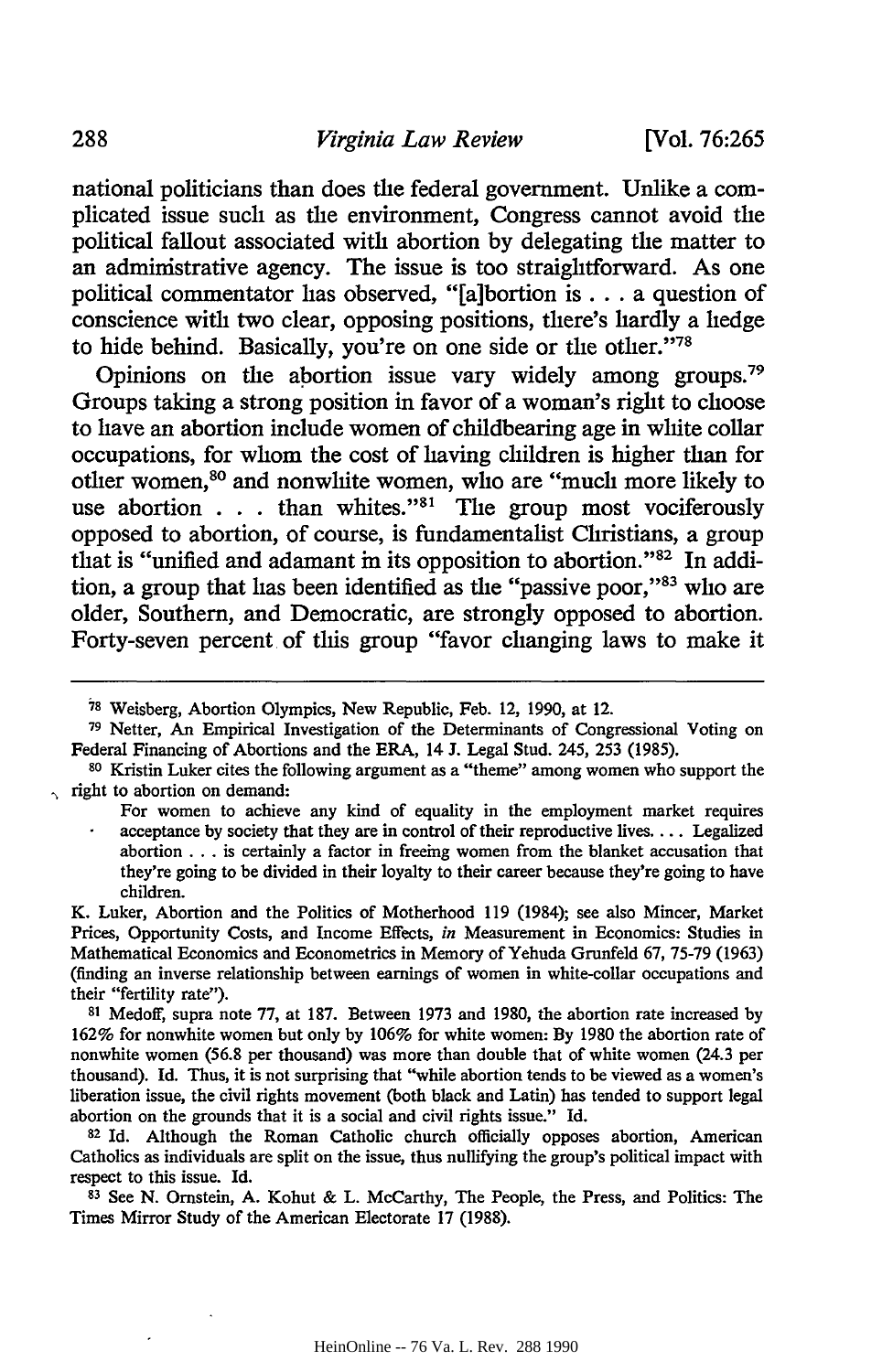more difficult for a woman to get an abortion," and forty percent strongly identify themselves as "supporter[s] of the anti-abortion movement."<sup>84</sup>

It is important to distinguish an important, albeit subtle, difference between the political climate surrounding the abortion debate, which involves responsibility shifting, and that which surrounds an issue such as gun control, which involves differing local optima among various political subdivisions. The gun control issue is delegated to local governments because the political-support-maximizing solution varies dramatically across localities. It is not surprising that rural counties in Georgia support citizens' rights to bear arms, while Massachusetts's citizens support strict gun control measures.

But, as the recent gubernatorial elections in Florida, Virginia, and New Jersey illustrated, the political climate surrounding the abortion issue is clouded with uncertainty. Even at local levels there was uncertainty both about how prominent abortion would be as a political issue and about what the political-support-maximizing solution would be for particular politicians.<sup>85</sup> Perhaps the strongest indication of the ambiguity of the abortion issue was the extent to which candidates to elected office modified the tone or substance of their stance on the issue.<sup>86</sup> These modifications show that the politicians made erroneous predictions about the political-support-maximizing outcome and had to alter their positions to survive.

Many politicians predicted that the Court's departure from the principles espoused in *Roe v. Wade* would benefit the Republican Party, particularly in the South, where there appeared to be strong support for legal curbs on the right to obtain an abortion. Others, however, noted that interest groups supporting women's reproductive choice had not had any incentive to galvanize into an effective political coalition while *Roe* was still good law, but that such groups might

<sup>84</sup>Id. at 36.

**<sup>85</sup>**Apple, supra note 74, at A13, col. I (noting that "[a] less polarized, more ambiguous political situation has resulted, in which abortion sometimes counts a lot and sometimes does not, and in which it is sometimes hard to tell who is benefiting from the issue and who is not"); Pressman, Abortion Politics: U.S. Court Ruling Changes the Political Landscape, Cal. J., Oct. 1989, at 395, 396 (quoting a consultant to the California Assembly's Republican Caucus as saying that "both sides [of the abortion issue] would agree that we don't really know which side has the upper hand  $\ldots$  [I]t's fairly tight.").

**<sup>86</sup>**See Weisberg, supra note 78, at 14-15 (describing changes in stance on the abortion issue of various politicians).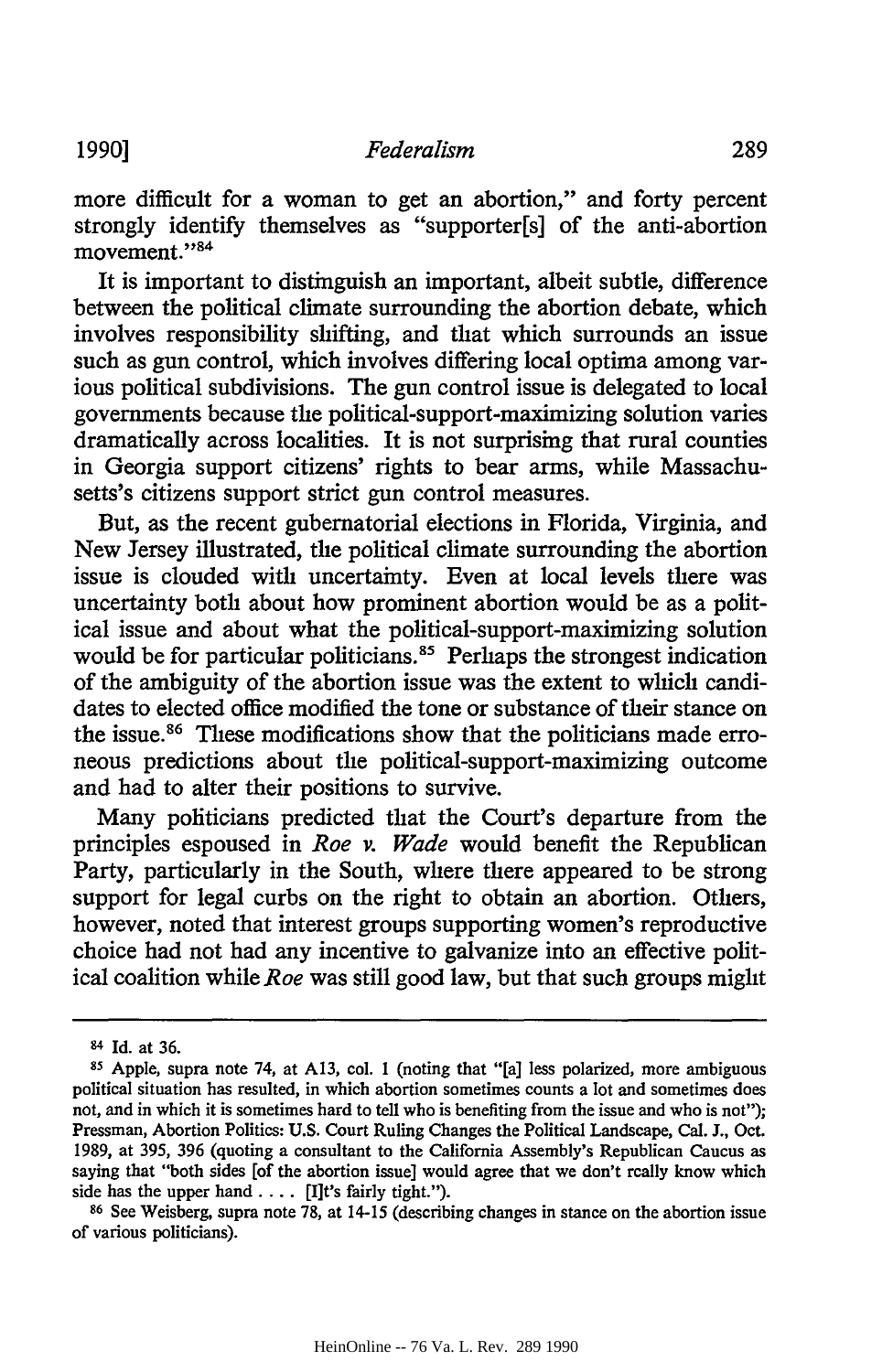emerge as an effective counter to the so-called right-to-life movement if significant changes were to occur in the legal landscape.<sup>87</sup>

Thus, unlike the situation with gun control, the abortion issue is clouded with uncertainty. Congress is able to avoid much of the political cost associated with this uncertainty by hiding behind the shield of "federalism." Local politicians are not. Gun control involves a situation in which the political-support-maximizing solution is far more clear to politicians in the individual states than it is at the national level. Abortion involves an issue in which uncertainty and risk exist at all levels of political life. Very few politicians can afford to take a stand on this issue without risking serious political repercussions. Thus, for Congress, the political-support-maximizing solution to the abortion issue is to shift the risk of error to the states.

#### III. CONCLUSION

This Article has identified three situations in which'federal lawmakers will maximize political support for themselves by relegating regulatory authority to state officials. The first is where existing state law has created expropriable quasi-rents through the development of asset-specific investments whose continued value depends on the perpetuation of such laws. The second is when a single national rule, by permitting new entry, would deprive local interest groups of the advantage of an existing spatial monopoly. Finally, we have seen that federal lawmakers, who often must act under conditions of uncertainty, sometimes will wish to avoid the political fallout that accompanies particularly controversial decisions. Under these conditions, federal politicians will find that the best solution will be to relegate matters to state legislators. Thus, this Article has extended the economic theory of regulation to include an explanation of the gains available to federal officials from delegating regulatory matters to state and local officials. The ability to confer or withhold regulatory authority from state officials under the supremacy clause is a considerable source of rents at the national level.

**<sup>87</sup>** Apple, supra note 74, at A13, col. **1** (observing that "[i]n the last few years, the antiabortion advocates tended to dominate the national debate, and their opponents were somewhat quiescent. But... *[Webster]* has awakened the defenders of abortion, and their voices have reached politicians.").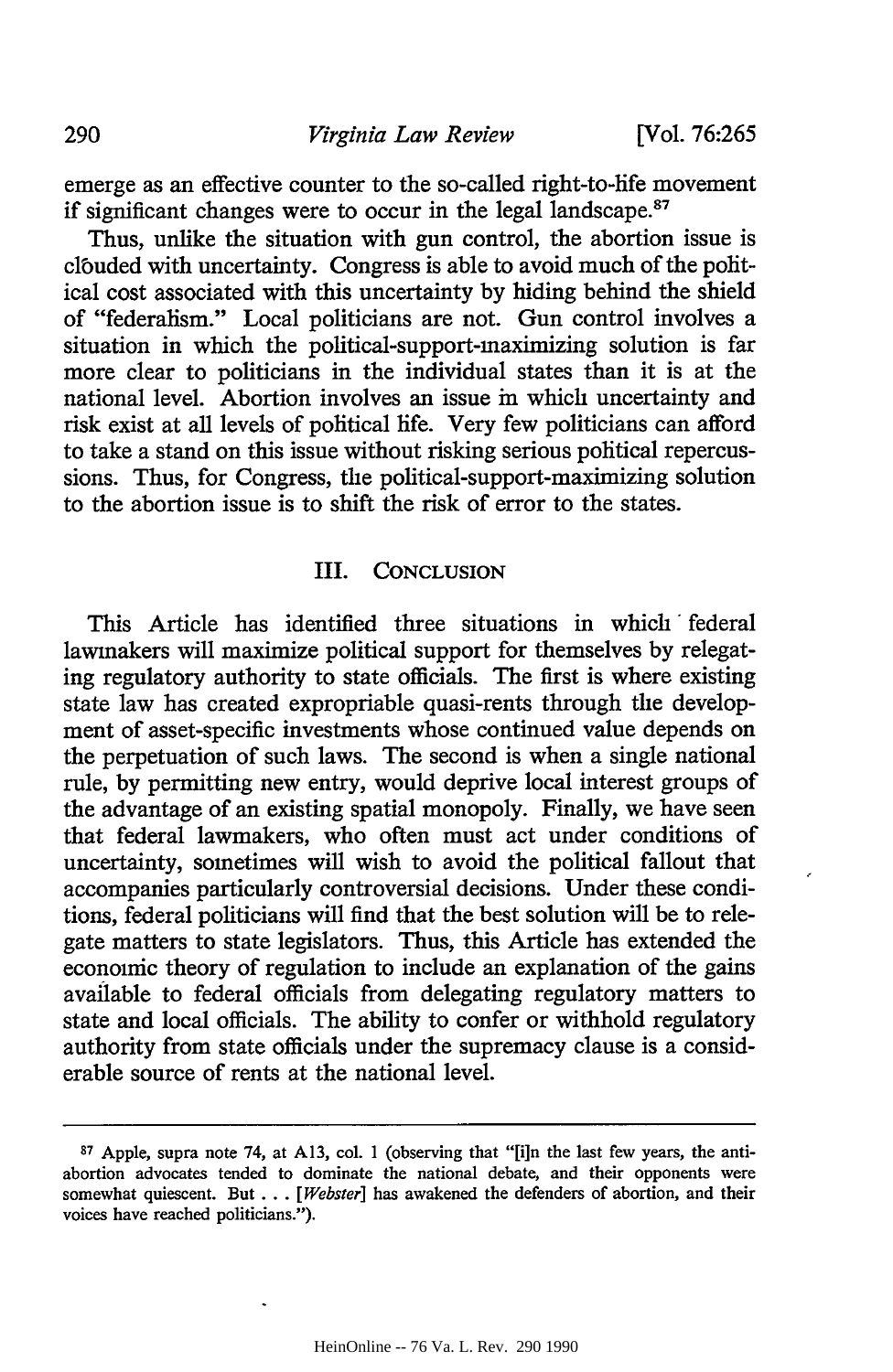#### 1990] *Federalism* 291

Many who have recognized the costs of public-sector activities in the United States have extolled the virtues of delegating such activities to state governments. I wish to emphasize in closing that nothing in the foregoing discussion is inconsistent with the traditional defense of a strong federalist system as a device for achieving a more efficient legal system by encouraging competition among the states. Rather, the point is that the supremacy clause, which permits Congress to trump the states whenever it sees fit, undermines much of the effect of jurisdictional competition among states in the provision of law.

From a public-choice perspective, the federalist system can only be viewed as a mechanism that provides a complement rather than a substitute for federal law as a mechanism by which interest groups can exchange political support for wealth transfers. Deferring regulatory matters to the state legislatures must take its place alongside the other strategies by which federal politicians can offer wealth transfers to interest groups in exchange for political support.